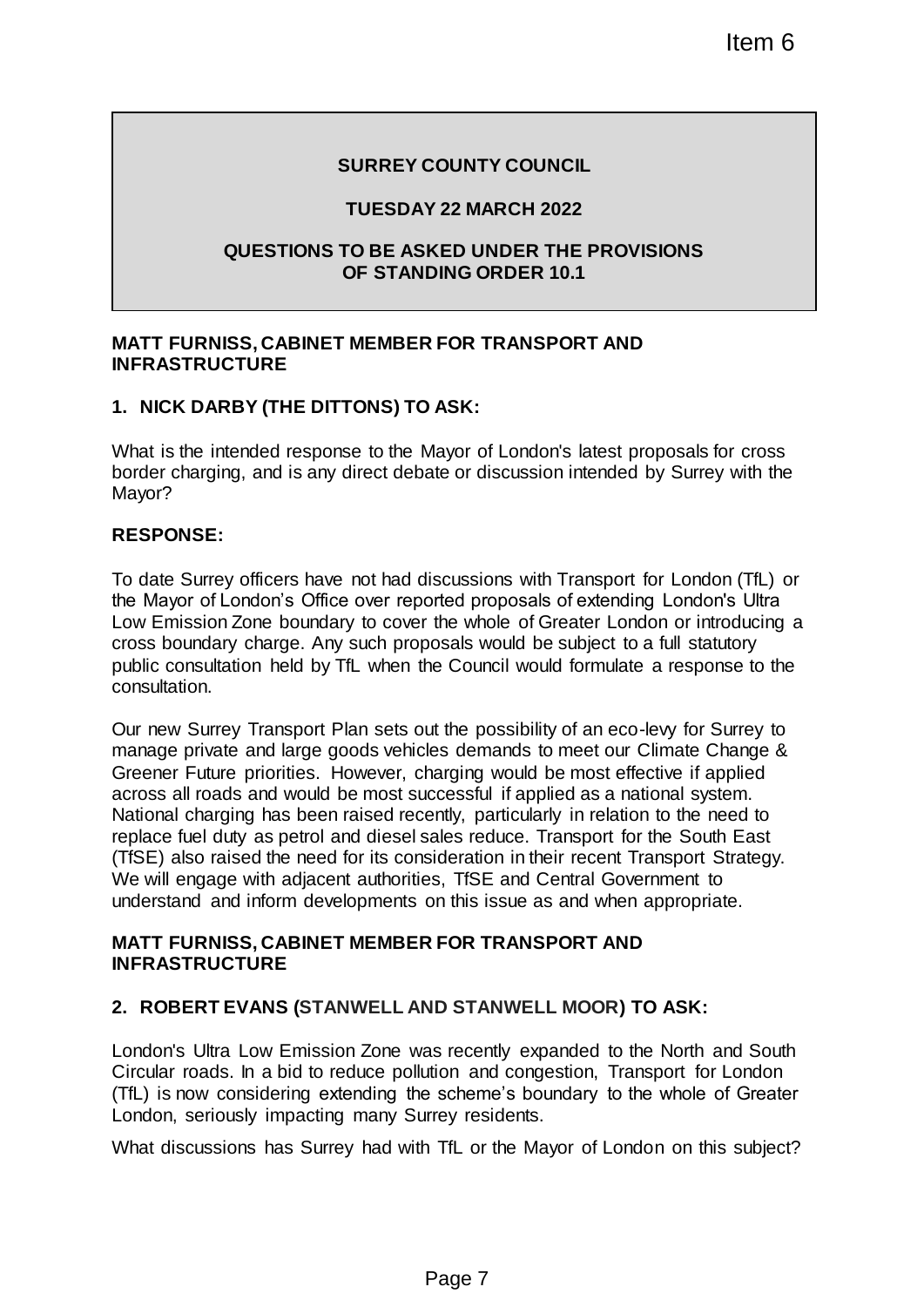## **RESPONSE:**

To date Surrey officers have not had discussions with TfL or the Mayor of London's Office over reported proposals of extending London's Ultra Low Emission Zone boundary to cover the whole of Greater London or introducing a cross boundary charge. Any such proposals would be subject to a full statutory public consultation held by TfL when the Council would formulate a response to the consultation.

## **DENISE TURNER-STEWART, CABINET MEMBER FOR EDUCATION AND LEARNING**

## **3. WILL FORSTER (WOKING SOUTH) TO ASK:**

The 2022/23 Budget and Medium-Term Financial Strategy sets out £5.8m of efficiencies in Home to School transport through 'improved route planning and procurement' and the Council is currently consulting on proposed changes.

- a) What is the annual expenditure on Home to School transport in each of the last three years and to date in the current financial year?
- b) The Council is proposing to reduce the reliance on 'one child per vehicle' transport. How many children currently use 'one child per vehicle' transport to get to school?
- c) How many primary children have journeys of over 45 minutes and do any children currently have journeys of more than 75 minutes?
- d) What percentage of decisions are overturned on appeal?
- e) What is the reason behind the proposal for officers to sit on appeal panels?

### **RESPONSE:**

a) The annual expenditure on Home to School transport is set out below:

|                | Total<br>spend<br>Year £'m | <b>Notes</b>                       |
|----------------|----------------------------|------------------------------------|
| 2018/19 40.478 |                            |                                    |
| 2019/20 43.774 |                            |                                    |
|                |                            | Significant reduction due to COVID |
| 2020/21 33.668 |                            | lockdowns                          |
| 2021/22 38.171 |                            | Periods 1-11                       |

- b) At the end of January 2022 there were 698 'one child' per vehicle routes for home to school transport.
- c) These timescales are set out in national guidance, which does not consider the increased journey times arising from congestion in Surrey. We do not hold data on actual journey times, but we do not currently put children on transport routes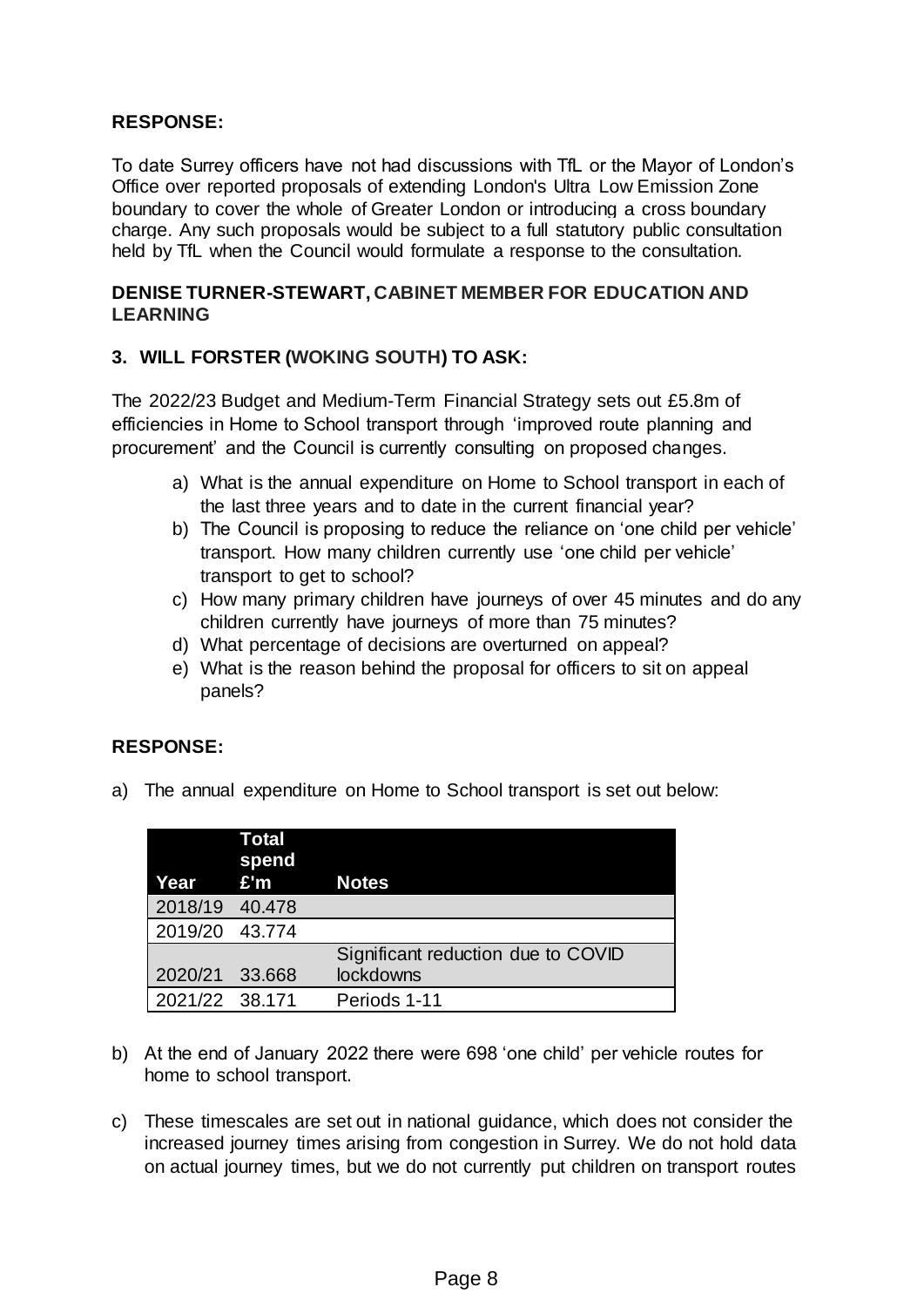that are over 45 minutes or 75 minutes. However, traffic incidents and congestion can push them over that limit on some occasions.

- d) From Sept 21 to March 2022, 21% of Stage 2, Councillor Panel appeals were overturned.
- e) The alternative arrangement for appeals panels proposed, in the consultation, is in line with national guidance and makes the best use of resources and the time available from Councillors and Officers. We will evaluate the responses to the consultation before making any recommendations to change the process.

## **CLARE CURRAN, CABINET MEMBER FOR CHILDREN AND FAMILIES**

### **4. LANCE SPENCER (GOLDSWORTH EAST AND HORSELL VILLAGE) TO ASK:**

A report by charity Action for Children shows that nationally between 2015/16 to 2019/20, there were at least 320,000 missed opportunities to provide early help to children who were then re-referred to social care within twelve months.

The charity is calling for ministers to bring in new legal duties for councils to give children early help, increase funding for early intervention and for data to be collected on early help provision and outcomes.

The Council closed the majority of Sure Start Centres, which provided a key point of intervention for children who had additional needs.

How many children have been referred to social care in the last twenty-four months, and how does that compare with the numbers being referred for the twenty-four months prior to the closure of the Sure Start Centres?

### **RESPONSE:**

Prior to 2018/19 the Sure Start Children's Centres supported all families with children 0 – 5 years needing early help. After a public consultation in 2018/19, the new family centre model was mobilised in June 2019 and was completed with the final children's centre in Tandridge becoming a family centre in July 2020.

The new family centre model extended the age range to families with children  $0 - 11$ years as there was an identified gap in provision for families with primary school age children. Need is assessed across four levels (Universal 1, Early Help 2, Targeted Help 3 and Specialist 4) and Families are allocated to the centres via the Children's Single Point of Access (CPSA). The Centres now provide early help and targeted help for families assessed to have needs at level 3. This enables families most needing our help to receive the right help at the right time. They also offer group activities and courses for families needing early help at level 2.

Where children have been identified as needing specialist help at level 4, family centres participate in a multi-agency approach with social workers and others to ensure that families get the help they need.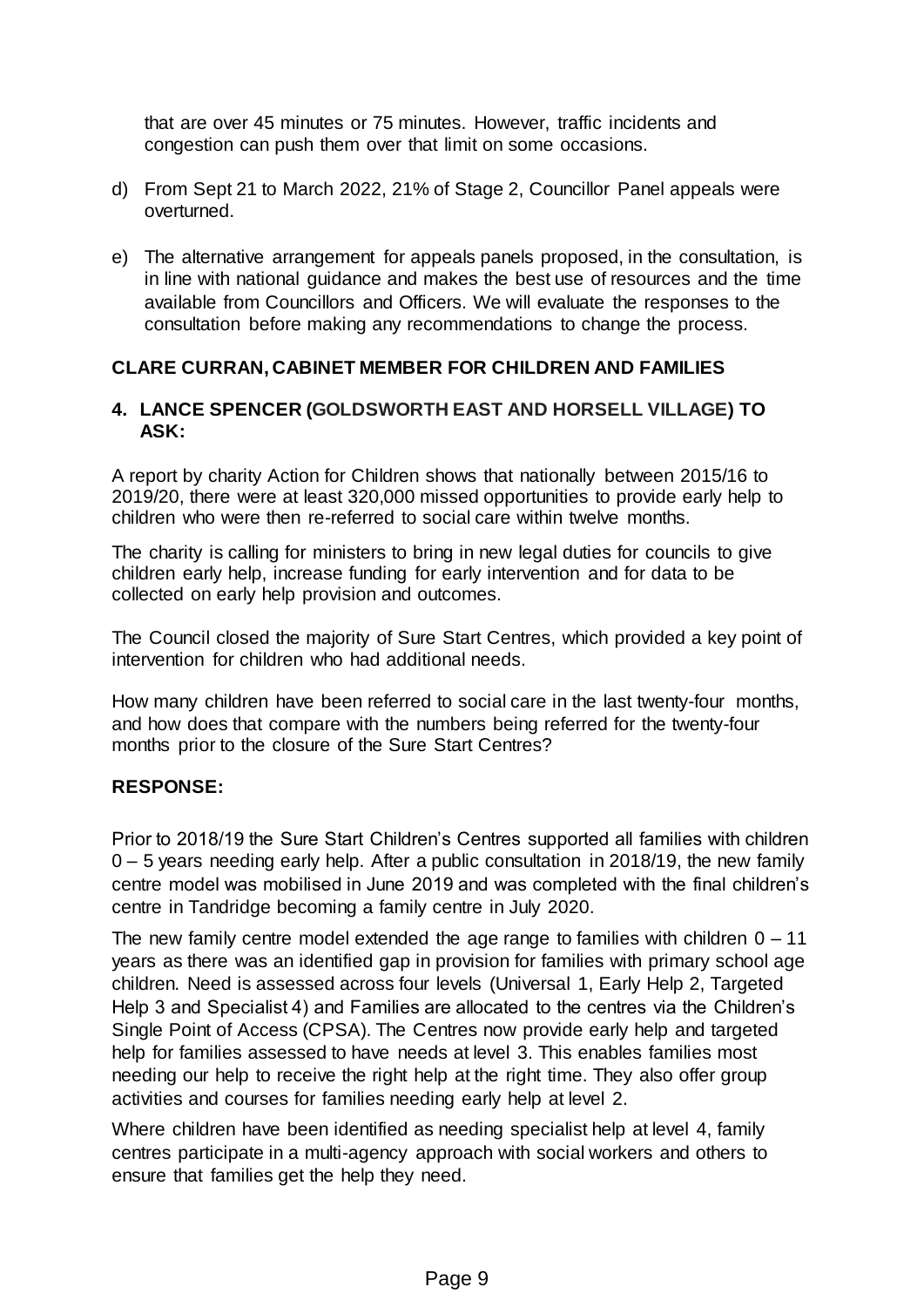Family Centres work with the whole family to provide safe and appropriate care for their children. They provide an outreach model of 1:1 family support in the home or local community venue, whichever best suits the needs of the family. They work together within their District or Borough with the Family Support Programme and Targeted Youth Service to ensure that families get the help they need, sharing expertise and knowledge to ensure the whole family is supported.

They use Surrey's Family Resilience model of practice so that families build on their strengths and make sustainable change in the way they want to.

Family Centres aim to:

- Reduce inequalities for disadvantaged children and families to prevent the need for statutory services;
- Strengthen family relationships to enable families to stay together;
- Improve child and family health;
- Improve readiness for and outcomes at school.

The table below is taken from the Department for Education (DfE) 'explore education statistics' website and the compendium for the current reporting year (for which there is no comparable national or regional data).

| Referrals to children's social care |               |          |          |  |  |
|-------------------------------------|---------------|----------|----------|--|--|
|                                     | <b>Surrey</b> | National | Regional |  |  |
| 2017/18                             | 13,626        | 655,630  | 106,590  |  |  |
| 2018/19                             | 10,635        | 650,630  | 104,890  |  |  |
| 2019/20                             | 8,519         | 642,980  | 114,440  |  |  |
| 2020/21                             | 10,428        | 597,760  | 111,140  |  |  |
| April 2021                          |               |          |          |  |  |
| to end of                           |               |          |          |  |  |
| February 22                         | 8,559         | N/A      | N/A      |  |  |

The above table shows the referral rate into Children's social care since 2017/18. During this time, we saw a reduction in contacts and the number of children subject to a Child Protection (CP) plan significantly reduced. We then saw increases in contacts and referrals, leading to increased numbers of CP in 2020/21 which could be accounted for by the impact of the COVID-19 pandemic.

Since July 2021 Family Centres have had access to the central case management system, Early Help Module (EHM) so we are now able to see the work carried out with families needing targeted help (level 3) that are allocated by the CSPA. Early Help Assessments (EHA) carried out by the family centres have contributed significantly to the increased number of EHAs completed and recorded on EHM.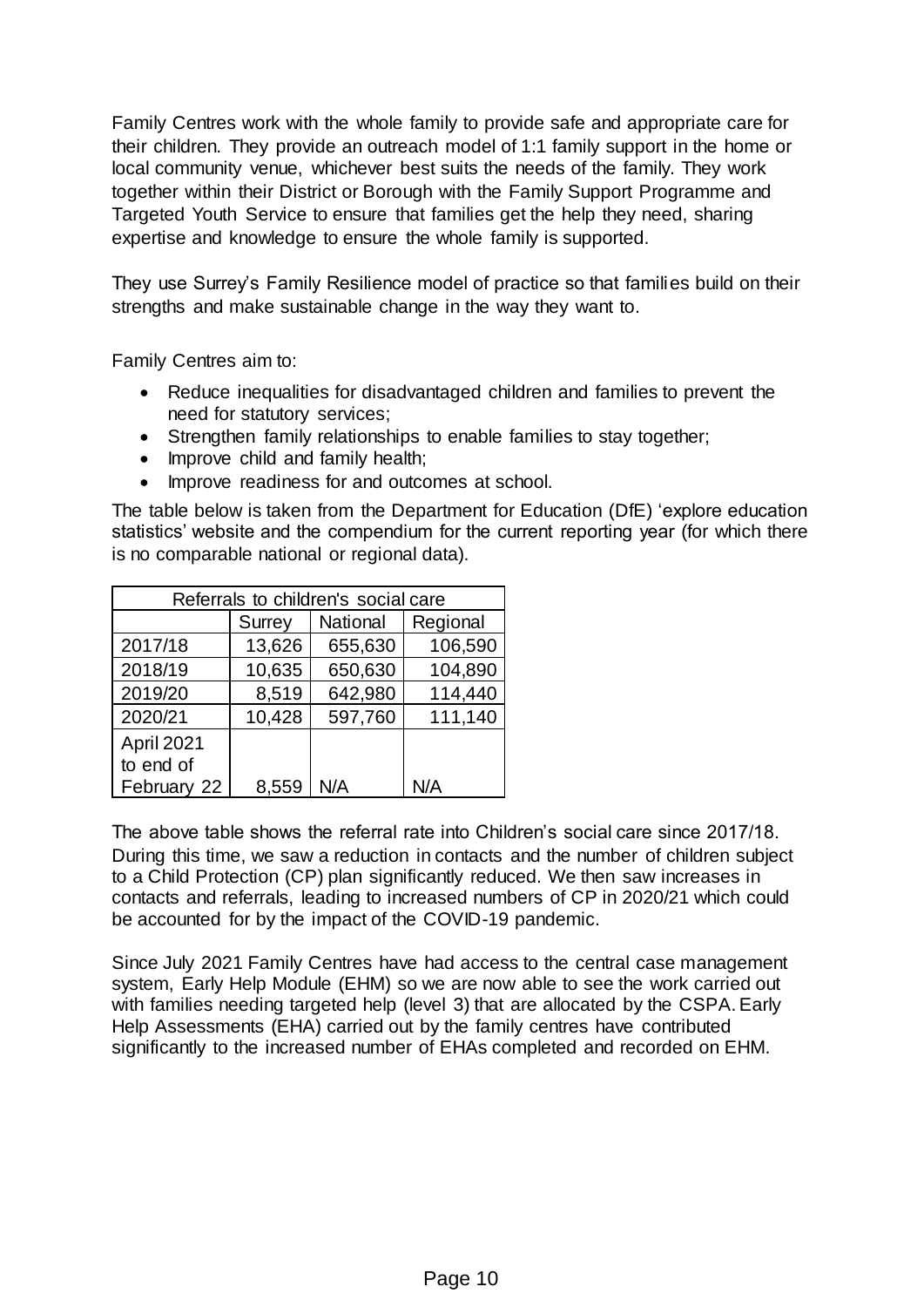### **MATT FURNISS, CABINET MEMBER FOR TRANSPORT AND INFRASTRUCTURE**

# **5. STEPHEN COOKSEY (DORKING SOUTH AND THE HOLMWOODS) TO ASK:**

The Access for All scheme for Network Rail control period 7 is currently open for bids for access improvements to railway stations.

Would the appropriate Cabinet Member please indicate what discussions are currently taking place and with whom, which stations the Council is seeking to support, and whether Members will be consulted ahead of the submission date of 15 April?

# **RESPONSE:**

The Department for Transport (DfT) has yet to open the Access for All (AfA) scheme for Control Period 7 (2024 – 2029) and guidance has not yet been issued. In anticipation of this scheme going live, the AfA team at Network Rail (NR) have been in contact with the Train Operating Companies (TOCs) to prepare nominations against the AfA funding, as the TOCs will make the submissions to Government. It is expected that the DfT and NR will review nominations using a range of criteria including:

- Station footfall/usage
- Available match funding
- Stakeholder support
- Nearest alternative step free station
- Project feasibility and deliverability

Early conversations have taken place between Surrey County Council and our three TOCs, namely South Western Railway, Great Western Railway and GoViaThameslink Railway, with the Council agreeing in principle to provide letters of support for AfA bids. At this early stage, Ash Vale, Esher, Horsley, Dorking Deepdene and Upper Warlingham Stations have been identified for consideration, taking into account the likely criteria, which is based on previous AfA schemes. However, it is the TOC that will make the final decision on which stations will be nominated.

In the AfA programme for Control Period 6 (2019 – 2024), schemes at Leatherhead Station and Stoneleigh Station were funded; however, these have still to be delivered.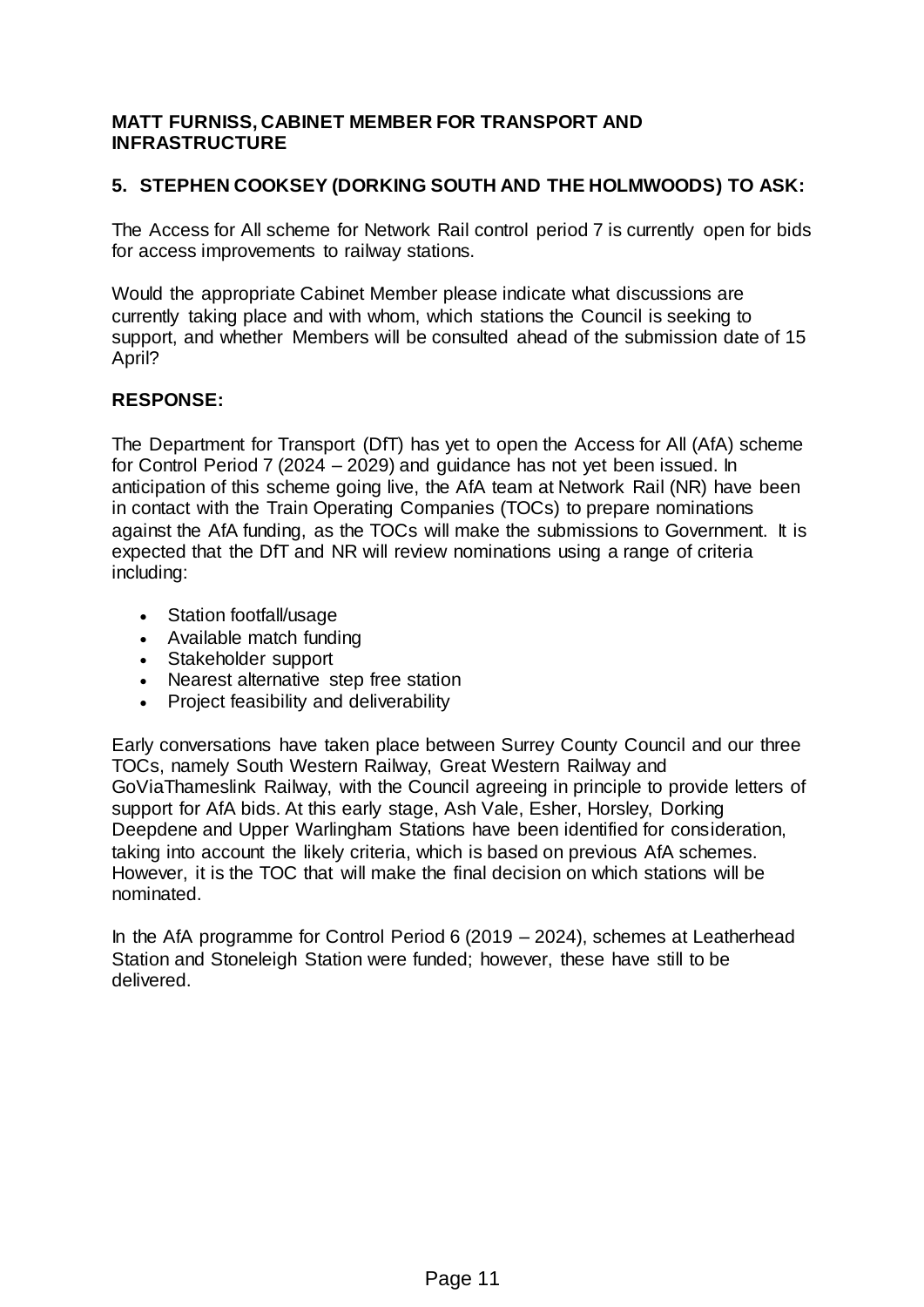### **MATT FURNISS, CABINET MEMBER FOR TRANSPORT AND INFRASTRUCTURE**

# **6. HAZEL WATSON (DORKING HILLS) TO ASK:**

There is an increasing number of instances where residents are charging their electric vehicles when they are parked on the public highway with the electric charging cable being attached to their car from their house with the cable draped across the pavement between their house and the parked car. The Council's website states:

*We are often asked about trailing a charging cable from a property across a public footpath. Under the Highways Act 1980, Part IX Lawful and Unlawful Interference*  with Highways and Streets, it is illegal for any person to place or run a cable or wire *along or across a public highway. Having the cable trail from a home, across the footway to a car may cause a safety hazard to pedestrians who are entitled to safely use the full width of the footway. Surrey County Council therefore does not allow this, although potential solutions will be kept under review.*

Can the Cabinet Member for Transport and Infrastructure set out what action he is taking to publicise the County County's position that such charging of electric vehicles contravenes the Highways Act 1980, Part IX Lawful and Unlawful Interference with Highways and Streets and to ensure that Surrey residents are aware that such charging of electric vehicles on the street is illegal, and can the Cabinet Member for Transport and Infrastructure also set out what enforcement action is being taken by which team within the Council to enforce this law when it is contravened?

### **RESPONSE:**

We are aware that the issue of trailing EV charging cables across public footpaths is an area of some contention and uncertainty. The Council's legal advice was sought which concluded that this practice is considered illegal. In order to make the position of the Council clear, this advice was put on the Council's website.

There are many issues on the highway network which could be subject to enforcement action, from overgrown vegetation to illegal signage and any action needs to be balanced against the actual impact the issue is causing. If a cable is reported to the County Council and it is considered a hazard, appropriate enforcement action would be considered by the Highway Operations & Infrastructure Group. Reports can be submitted via our website.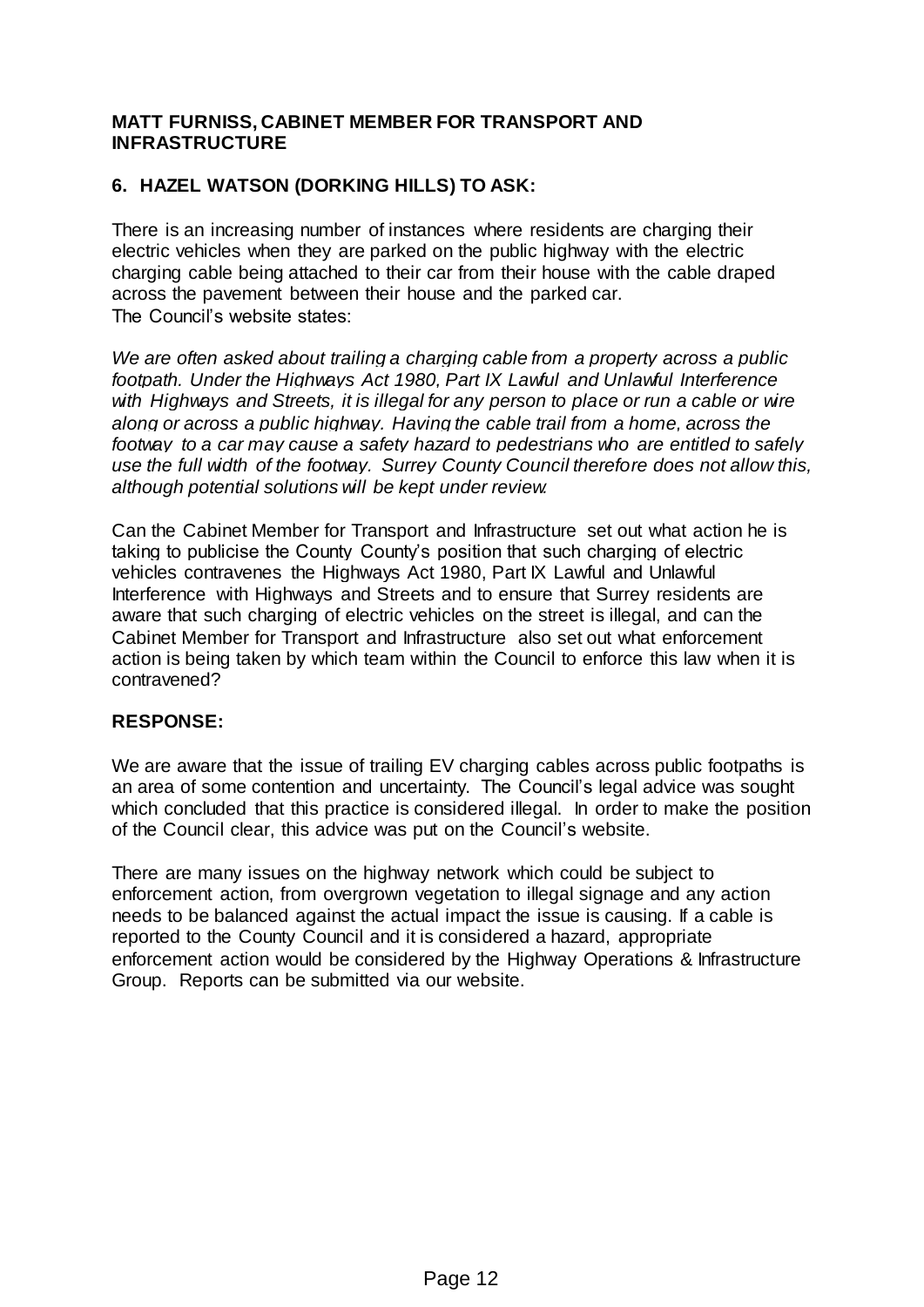### **NATALIE BRAMHALL, CABINET MEMBER FOR PROPERTY AND WASTE / MATT FURNISS, CABINET MEMBER FOR TRANSPORT AND INFRASTRUCTURE**

# **7. CATHERINE BAART (EARLSWOOD AND REIGATE SOUTH) TO ASK:**

The proposed Local Transport Plan 4 sets out a vision for twenty-minute neighbourhoods across Surrey. How will this impact on the proposed relocation of Priory School to Woodhatch Place in Reigate?

## **RESPONSE:**

Twenty-minute or 'Liveable Neighbourhoods' incorporate Low Traffic Neighbourhoods and complementary improvements to the public realm, such as tree planting, pocket parks, seating areas and the like that collectively help to manage traffic volumes and speed to create a positive living environment for residents. The Council is working with partners to develop a programme of potential Liveable Neighbourhoods across Surrey, in line with our emerging Local Transport Plan 4 (LTP4). As part of the LTP4 public consultation, over 50 places were identified by residents or stakeholders as potential places for Liveable Neighbourhoods. A process to select places that are most suitable for delivery alongside other supporting measures, such as Local Cycling and Walking Infrastructure Plans, is being developed, linked to the approval process for LTP4 by Cabinet and then Council scheduled for later in the Spring.

If LTP4 is adopted and approved it would form a material consideration in the planning application process for the proposed relocation of the Priory School to Woodhatch Place in Reigate. The planning application is targeted to be submitted in May 2022.

## **CLARE CURRAN, CABINET MEMBER FOR CHILDREN AND FAMILIES**

## **8. JONATHAN ESSEX (REDHILL EAST) TO ASK:**

The average placement distance of Surrey's Looked After Children from home is 31 miles, which is more than double that of our statistically most equivalent authority for Children's Services, North Yorkshire, and 50% higher than for all local authorities classed as Outstanding. Please provide the timescale for ensuring all new Looked After Children placements are placed within Surrey and what issues must be overcome to make this happen.

### **RESPONSE:**

Children who become looked after by Surrey do so for a number of reasons and their needs are both individual and often complex. Referrals for placements, in the majority of cases, will request a home is identified which allows the child to remain close to their family home and school. Approximately 10% of children coming into care, are unaccompanied asylum seekers who have no roots in Surrey and whilst this is what we try to establish for them, they often have connections outside of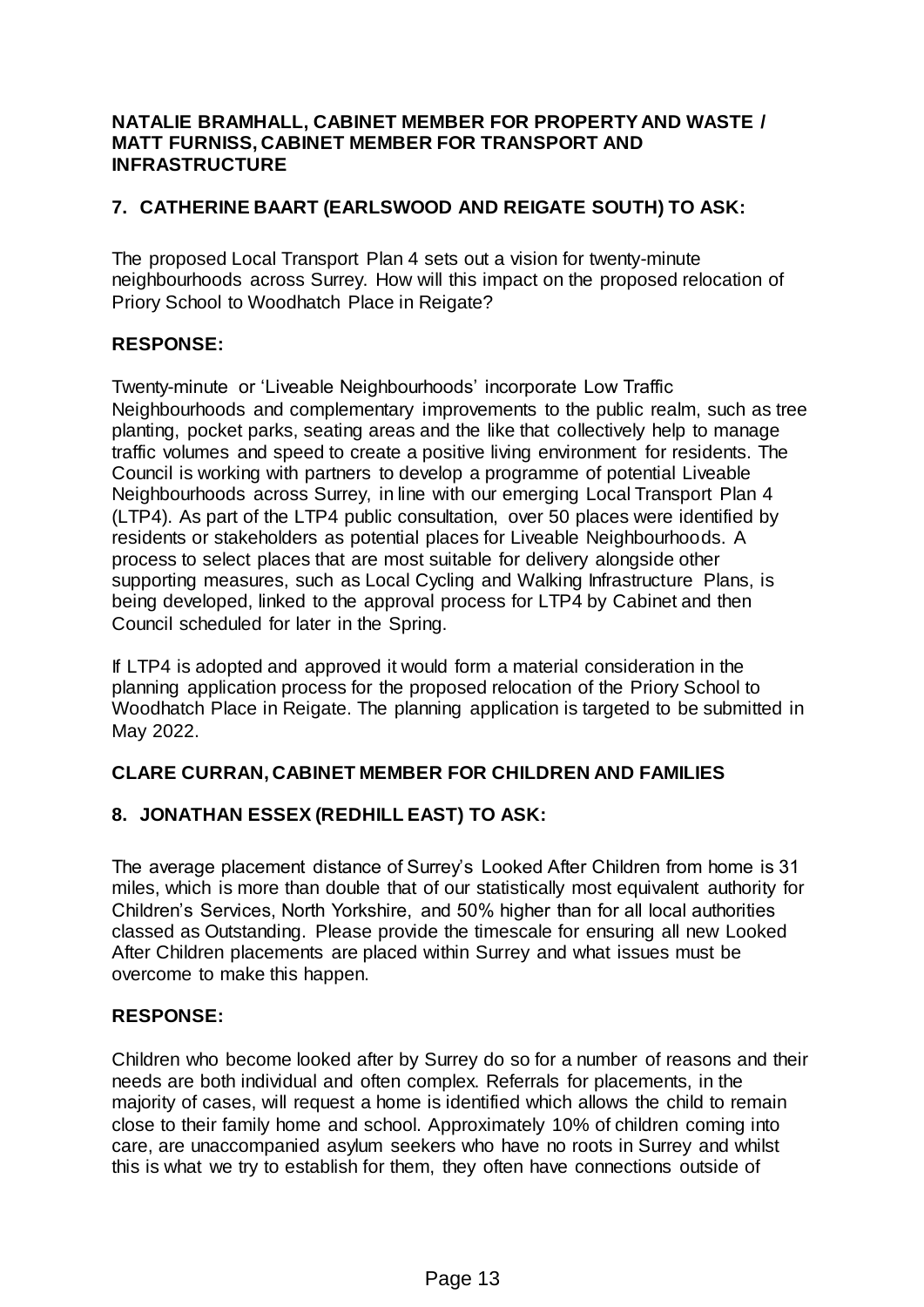Surrey which they wish to maintain, and their wishes and feelings need to be considered if it is in their best interest. Other children will be placed outside of Surrey with family members, in a foster to adopt or other specialist placements required to meet their health or educational needs.

The benchmarking data required by the DfE is for children living outside of county and more than 20 miles from home. In Surrey as of 17/03/22 we had 27% of children in this category. Our target is 20% which would be better than the region at 22% and statistical neighbours at 27%. This is a challenging target to meet but we believe we should be aspirational for children.

In order to address the need for more homes in and close to Surrey which can meet the needs of our children we have a programme called Placements, Values and Outcomes which is one of our Transformation Programmes within CFLL. This includes strengthening our in-house fostering service and new framework agreements with Independent Fostering Providers, the development of Surrey's internal Children's homes, improved commissioning arrangements with private providers to both block book beds in children's homes in Surrey (where the quality and Ofsted grading supports this) and encouraging new providers into Surrey. The lead in time for registering new foster carers is on average six months whilst the lead in time for registering a new children's home is likely to be longer depending on the building requirements.

We anticipate it will take us up to three years to reach our target. This will of course depend on the needs of the children coming into care during that period which is very difficult to predict.

## **NATALIE BRAMHALL, CABINET MEMBER FOR PROPERTY AND WASTE**

#### **9. NICK DARBY (THE DITTONS) TO ASK: (2nd Question)**

- a) Is there any intention to refurbish the Woodhatch Place reception area, and if so, what is the estimated cost and budget?
- b) In the same context is there a defibrillator at Woodhatch Place, and what was the cost of the work/engraving to the stonework in the reception area to show Surrey County Council's acquisition?

### **RESPONSE:**

a) Works to the main reception area in Woodhatch Place will focus on improving security access measures for the safety of Council officers and members, rather than a total refurbishment of fixtures, fittings and decorations. Surveys commissioned in 2021 by the Council's Corporate Resilience Group from a Counter Terrorism Security Advisor and the Surrey Police Design Out Crime Office (DOCO) highlighted major concerns and particular areas of vulnerability (the current threat level for terrorism in the UK is "substantial", meaning that an attack is likely). As well as strengthening security access measures and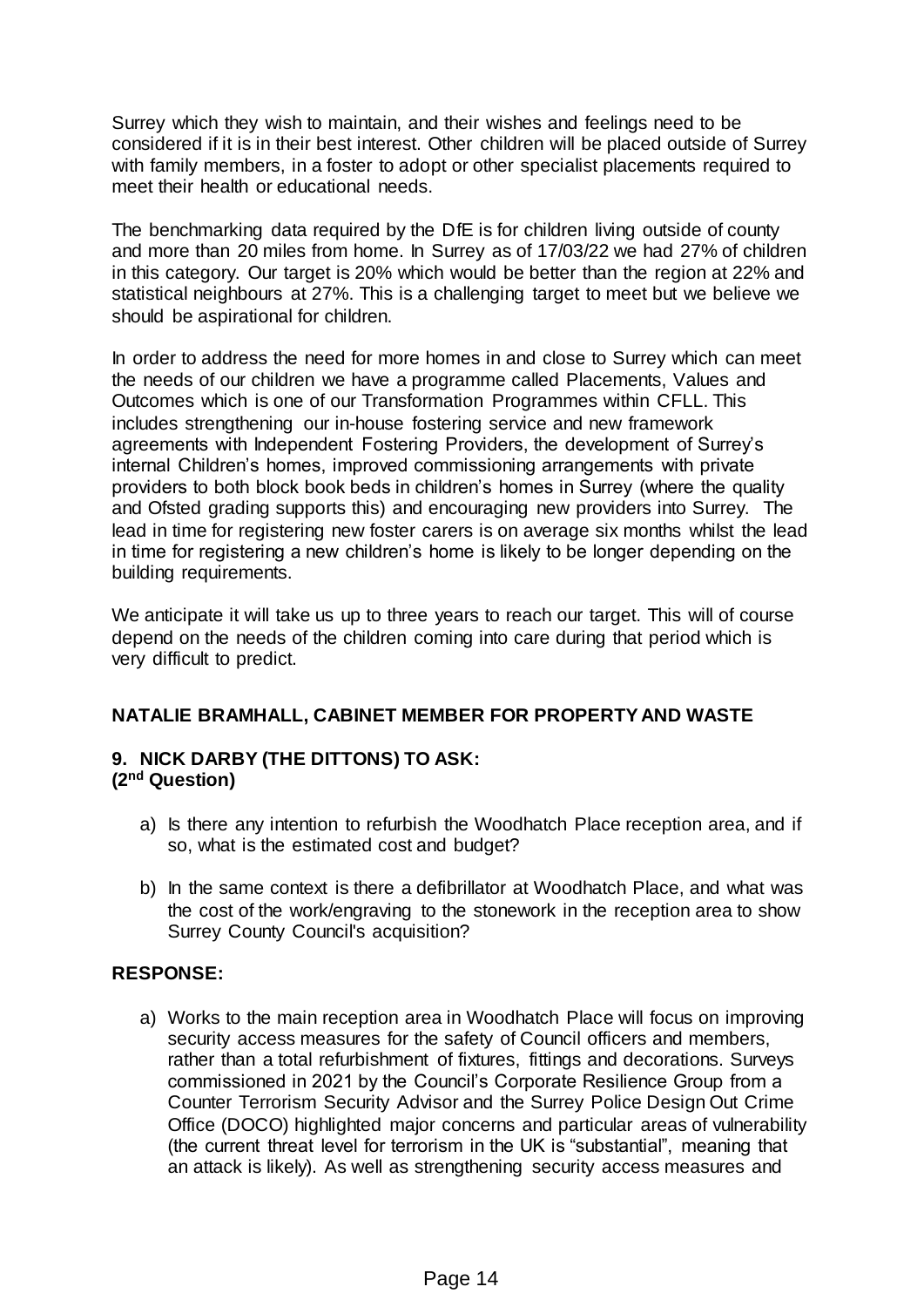installing associated data requirements, improvements and upgrades will also be made to the reception desk, air-conditioning and power requirements in the main reception area. The estimated cost for the works is £127,000 (including 10% contingency; the costs are subject to a detailed site survey). The works are scheduled to start by July 2022, subject to design and the tender process. Access arrangements will be in place during the works.

Security reviews are also underway at all the Council's main offices (Fairmount House, Dakota, Consort House and Quadrant Court).

b) There are four defibrillators in Woodhatch Place, one in the corridor currently being used by the NHS for the temporary vaccination centre (ground floor, West Wing), and one on each floor in the centre block by the kitchens. All the defibrillators are clearly visible. The cost of the stonework was £4,063.44 (inc. VAT), including the cost of the stone, engraving and installation.

## **BECKY RUSH, DEPUTY LEADER AND CABINET MEMBER FOR FINANCE AND RESOURCES**

## **10.ROBERT EVANS (STANWELL AND STANWELL MOOR) TO ASK: (2nd Question)**

Can the Council please detail all investments or financial commitments, direct or indirect, that Surrey has with Russia?

### **RESPONSE:**

### **INVESTMENTS**

The Council has no direct financial investments in Russia.

We invest in a number of AAA rated funds who themselves hold a diverse range of investments. Some of these secondary investments may have indirect exposure to Russia, though we believe that it is unlikely. We do not have access to their detailed portfolio however we would expect funds to have exit plans for Russian exposure and are continuing to liaise with our investment managers to clarify the position.

## **PENSIONS**

### **Surrey Pension Fund Statement:-**

*"The Surrey Pension Fund is saddened by and strongly condemns the invasion of Ukraine by Russia. Given the current circumstances we have immediately suspended making any further investments in Russia and Belarus and continue to review our existing investments with a view to exiting in due course as and when markets permit, as long as the current circumstances prevail. This is above and beyond the UK sanctions currently in place. Due to sanctions by the UK Government and reciprocal actions taken by the Russian Government, it is not currently possible to sell any listed Russian equities, or Russian Government Bonds."*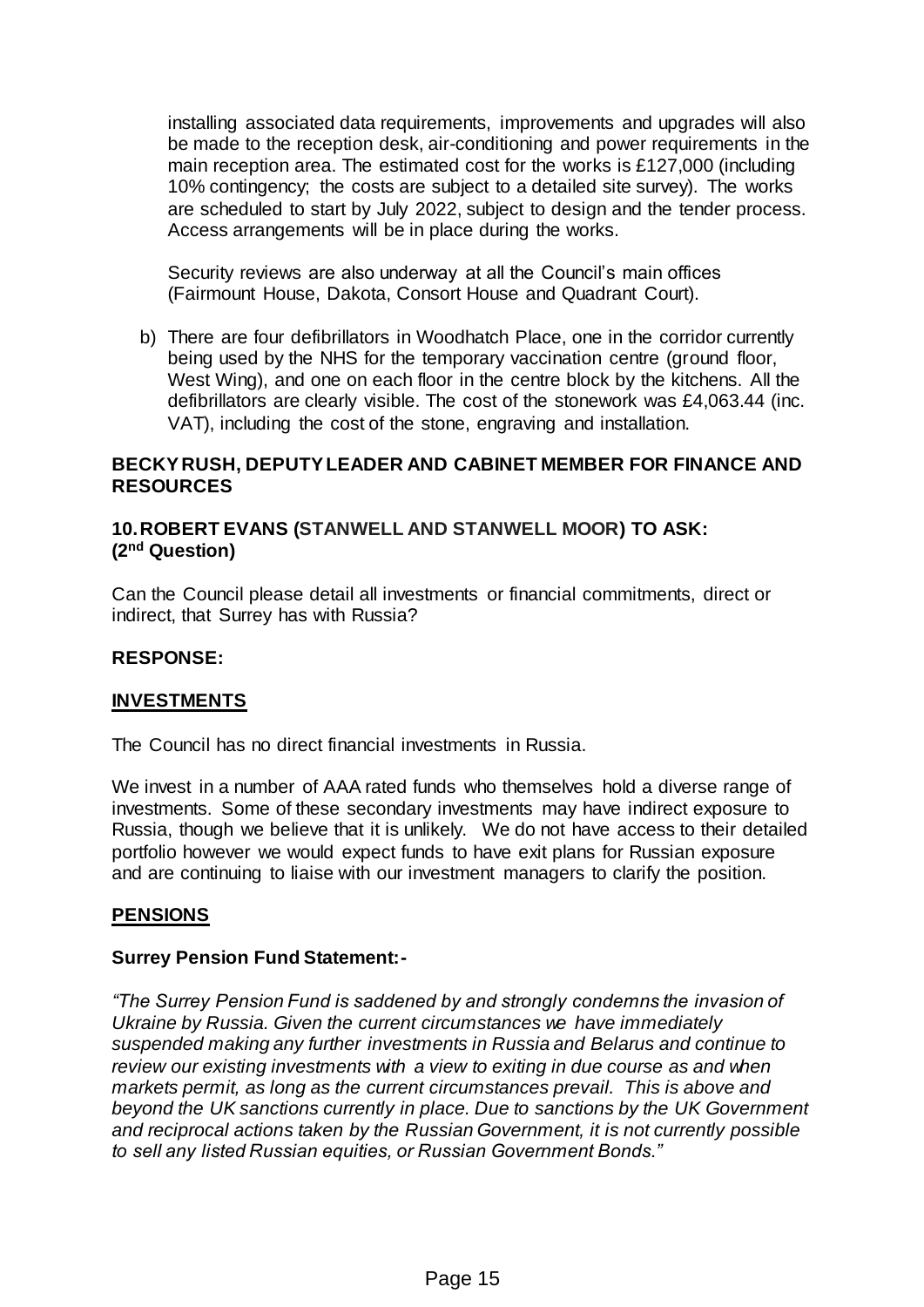Surrey Pension Fund (administering authority Surrey County Council)

The Surrey Pension Fund has minor exposure to direct holdings in regions connected to the conflict (less than 0.25% of the Fund as of 24 February 2022 (c£12m based on a fund value of £5bn)) through its Multi-Asset Credit (MAC) fund with Border to Coast and indexed funds with LGIM.

- a) Border to Coast MAC Fund:
	- i- Russia: 1.2%,– sovereign bonds, VEB, Gazprom, Lukoil
	- ii- Belarus: <0.1%, sovereign bond
	- iii- Ukraine: 0.4%.

Formal fair value pricing of the MAC Fund will only take place at the monthly trading date.

- b) LGIM World Emerging Markets Equity Index Fund: Overall direct exposure of 1.67%:
- c) Future World Index Overall direct exposure of 0.112%:

In line with LGIM's fair value pricing policy the value of Russian assets has been proactively written down over the past few days. As of close on 2 March, the decision of the fair value pricing committee was to price Russian equity securities at zero. These assets will remain held but with a zero value.

The Fund has no exposure to direct holdings in regions connected to the conflict in its mandates with CBRE, Newton or in its private market portfolio.

We are in the process of examining our indirect exposure to Russia (e.g. BP and Shell) across our portfolios on an agreed. We are working with our managers towards having an update available as soon as possible.

### **PROCUREMENT**

We are constantly reviewing the LGA's latest guidance in relation to contracting with Russian organisations in light of the Ukraine crisis. We are implementing this guidance across all services and will be issuing further internal guidance as becomes necessary within the relevant legal teams.

Specifically, we have reviewed all contracts with Russian companies that are currently listed on the London Stock Exchange (LSE). We did have a small expenditure with Gazprom in 20/21 but no expenditure in 21/22. The Council's main supplier of energy is through a Government Framework and they have confirmed that Gazprom do not supply energy to them.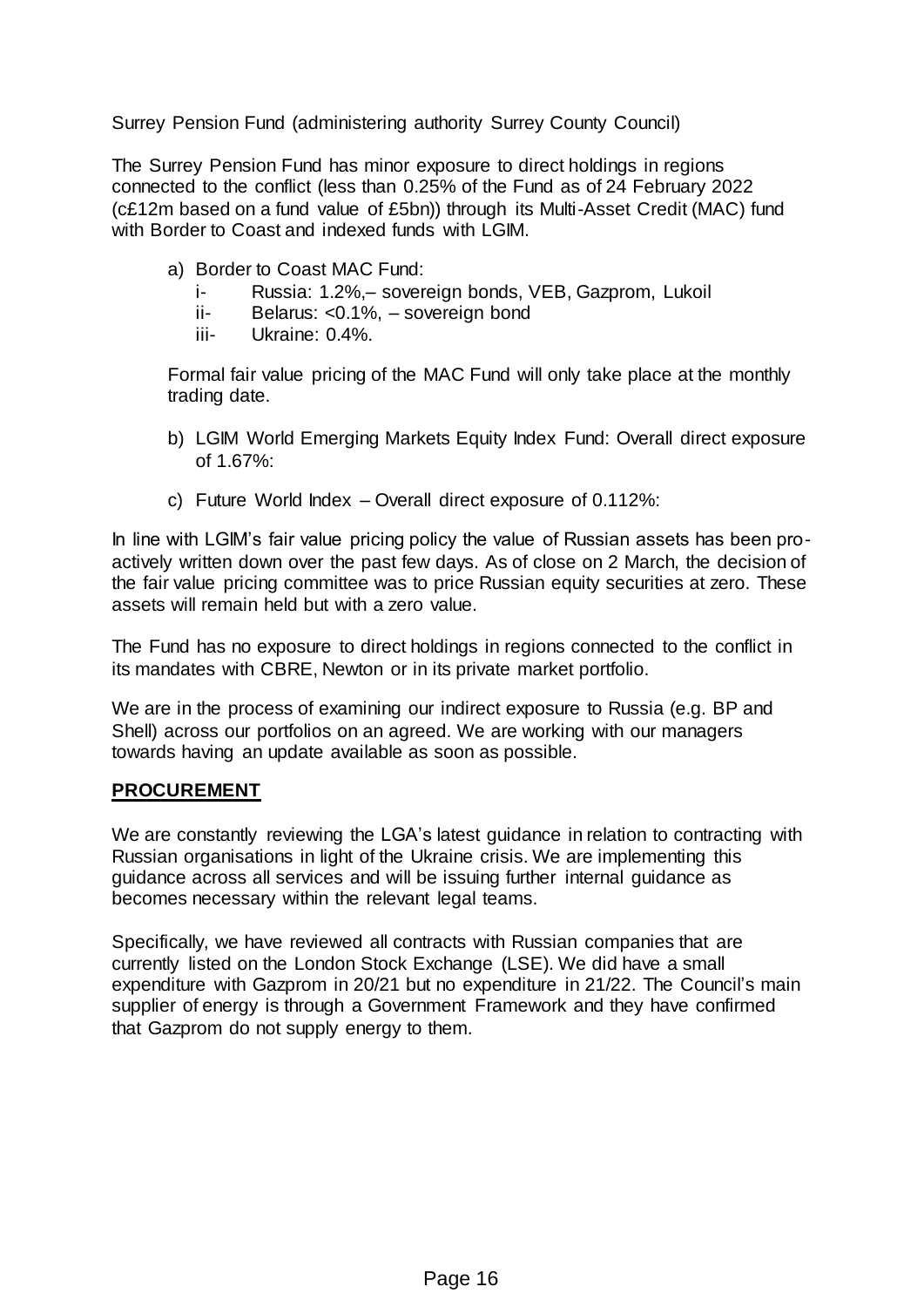### **MATT FURNISS, CABINET MEMBER FOR TRANSPORT AND INFRASTRUCTURE**

#### **11.LANCE SPENCER (GOLDSWORTH EAST AND HORSELL VILLAGE) TO ASK: (2nd Question)**

A number of bus services were transferred from Arriva to Stagecoach in December. Since then, the frequency of the services has been reduced, and now it has been announced that fares are set to increase.

In addition, the Council has put forward ambitious plans hoping to attract £120m of grant funding under the Bus Back better Scheme. The reality is likely to be nearer £18m over 3 years.

The Surrey Transport Plan and the Greener Futures Delivery Plan see local bus services as a key component to reducing the use of motorised travel in the coming years.

In the light of significant reductions in central government funding what specific plans does the Council have in the next twelve months to improve the bus services across Surrey and encourage increased usage in line with the Surrey Transport Plan?

#### **RESPONSE:**

When Arriva withdrew from operating buses in Surrey in December 2021, Stagecoach took a commercial decision to take over this primarily commercial network. The impact of covid (staff sickness) coupled with a national bus driver shortage resulted in Stagecoach reluctantly deciding to operate some services with reduced frequencies. This ensured the company had sufficient drivers to cover all their commitments; however, it did negatively impact some routes and users. Stagecoach driver recruitment is well underway, with the company aiming for a full return to 'normal frequencies' in May.

After a significantly challenging period for the bus industry, Stagecoach implemented a fare increase on 1 March 2022. Their previous review was January 2020. Linked to this, Stagecoach have improved the value of their offer to customers by modernising ticketing options to better meet changing travel patterns. Whilst fare increases are seldom welcome, there are some clear positives in the new range of ticketing options that will hopefully encourage more residents to get back on the bus.

In October 2021 the Council submitted an ambitious Bus Service Improvement Plan (BSIP) to the Department for Transport. Nationally, the BSIP funding pot available to Local Transport Authorities outside of the city regions has reduced from £3bn to £1.2bn. If shared equally that would equate to approximately  $£6m$  a year – which means significantly less funding may be available than we have bid for in our BSIP. However, the decision on BSIP funding is still awaited, which along with our investment plans, will be reported to Cabinet on 26 April.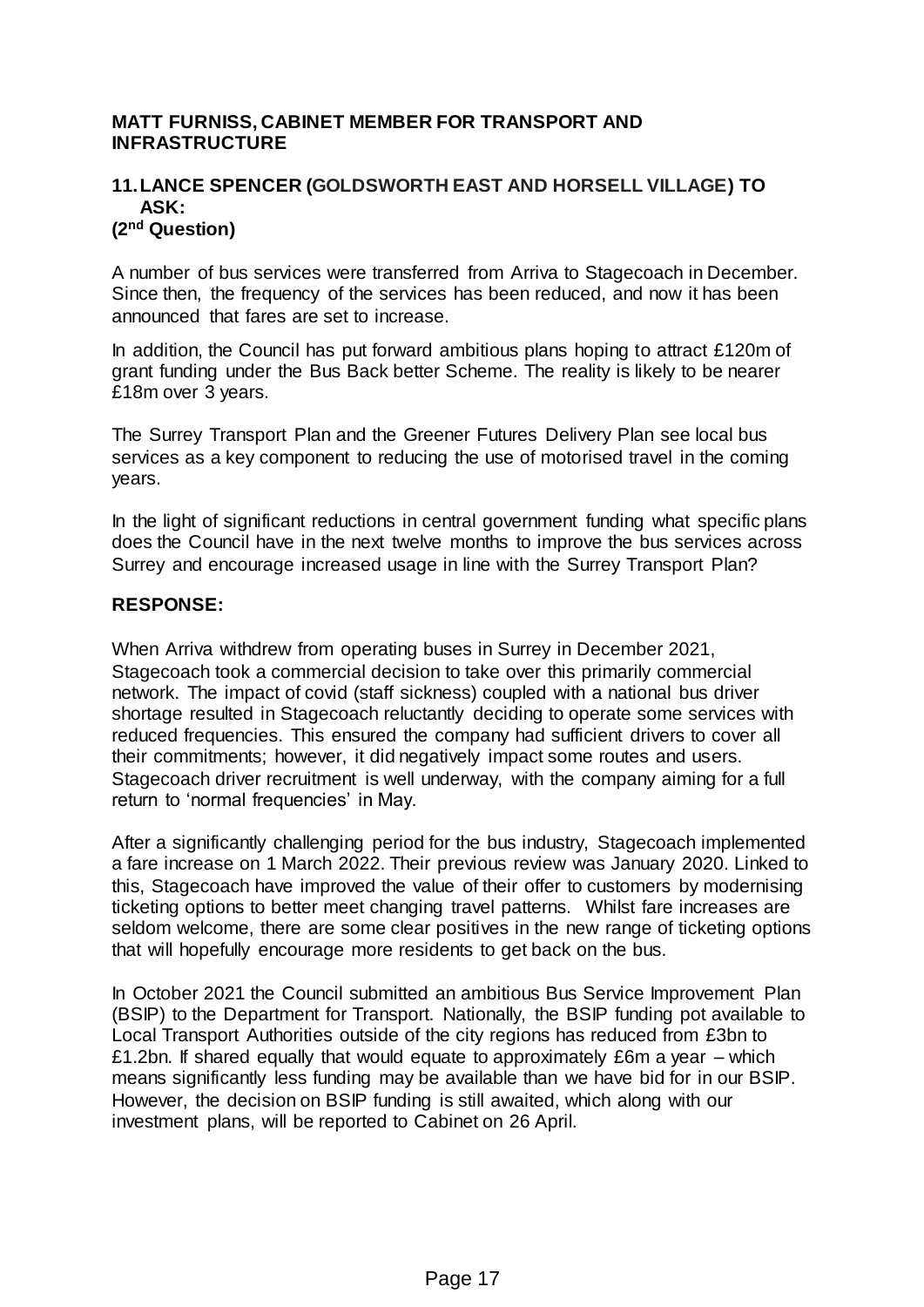Alongside the BSIP opportunity, Surrey County Council is already making a substantial investment of £47m to introduce more zero emission buses and more electric community transport minibuses. The new zero emission buses will be supported by more bus priority measures to make sure the bus turns up on time, coupled with an expansion of our electronic Real Time Passenger Information system to help residents make more informed travel decisions. This investment will improve bus reliability and make buses more attractive to residents. It will also improve air quality in areas where zero emission buses operate, helping us to deliver our Surrey Transport Plan ambitions, alongside our 2030 and 2050 net zero carbon goals.

## **MARK NUTI, CABINET MEMBER FOR COMMUNITIES**

## **12.STEPHEN COOKSEY (DORKING SOUTH AND THE HOLMWOODS) TO ASK: (2nd Question)**

It has already been agreed that the decisions on highways spend will be removed from the Local/Joint Committees.

In the presentation to members from November 2020 on Local Community Networks it was stated that "Decision making continues in Local & Joint Committees" until April 21 and then "Transfer decision making to LCNs through 2021/22 and 2022/23".

- a) What are the current plans for setting up Local Community Networks, and how will Members be involved in the transfer of responsibilities from the current Local/Joint Committees to the Local Community networks?
- b) As the transfer of responsibilities seems to be running very late what role (if any) does the Council see for these committees going forward?

## **RESPONSE:**

a) A report was taken to Cabinet on 22 February 2022 which approved a change in the way that executive highway functions are taken, transferring them from Local and Joint Committees (LC/JCs), to enable officers to take such decisions in direct consultation with the relevant Members. The transfer of LC/JC highway functions sits alongside the development of new engagement methods and tools throughout 2022 enabling Members and Officers to reach out more effectively to residents, be it on local highways schemes or any other issues or opportunities in the community. This range of new methods are being developed under the working title of a "local community network approach", reflecting that the engagement methods we wish to utilise need to be very local, connected into the wide range of existing networks of organisations and groups in an area, and be inclusive of all in the community.

Examples of the types of engagement methods we wish to maximise include open discussions between Councillors and residents (e.g. a community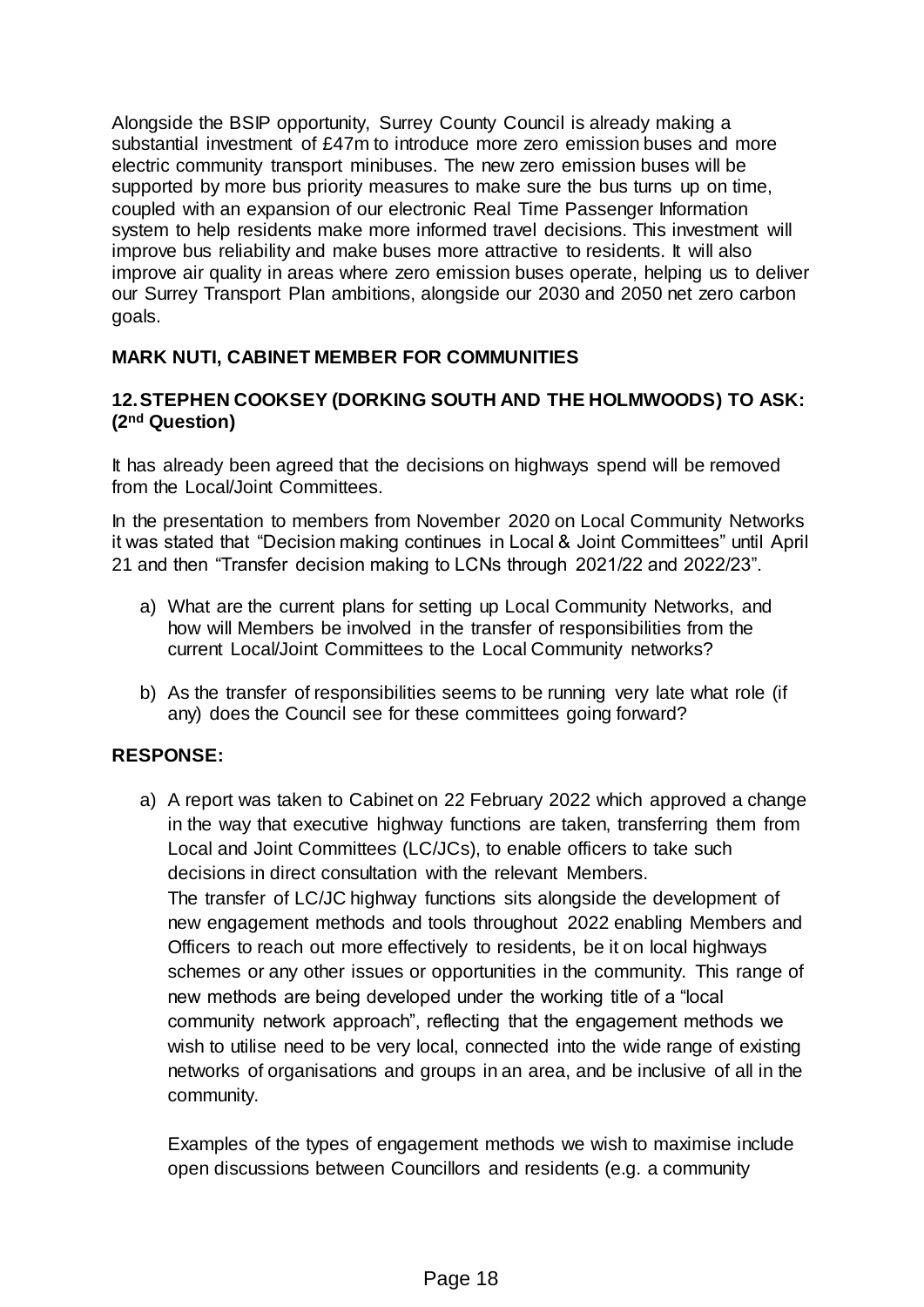conversation, a Councillor hosting a Facebook Live "surgery" or poll to hear directly from their residents), public stakeholder engagement events and digital tools like Commonplace (e.g. surveys and interactive maps) to reach a greater number of people and gauge public opinion. The successful reach and impact of such methods has been seen in recent months and further seminars and training sessions will be set up from May onwards to ensure that all Councillors are supported and equipped to make the most of these opportunities.

b) The changes that will take effect from April 2022 relate only to the current highway functions of the LC/JCs. The LC/JCs will continue to operate beyond April 2022 and will address Public Rights of Way (PROW), libraries decisions and advisory functions as set out in their terms of reference. The arrangements for these decisions and responsibilities will though also be reviewed with stakeholders given the Council's commitment to develop improved engagement and decision-making approaches.

# **TIM OLIVER, LEADER OF THE COUNCIL**

## **13.CATHERINE BAART (EARLSWOOD AND REIGATE SOUTH) TO ASK: (2nd Question)**

Please provide details of what issues the Council has lobbied central Government about in the last twelve months, particularly in response to commitments in published Council's strategies and to agreed answers to Members' questions and motions. Please indicate where a record of lobbying is published on the Council's website.

### **RESPONSE:**

The Council engages with central government on a whole host of issues as a significant stakeholder and partner across most of the work that we do as a council. Members and officials from all parts of the council have regular, frequent meetings with counterparts in Whitehall to discuss our plans for the future of services, any issues that may need central government input and to provide advice and guidance on proposals that might impact our residents.

There are a number of issues that we have regular contact with central government regarding. These include, but are not limited to: Adult Social Care, including the recent reform proposals; wider issues around council freedoms, flexibilities, finances and funding from central government; the special educational needs of Surrey's children and young people; funding for maintaining the roads and highways around the county; and our recently launched Climate Change Strategy and Delivery Plan that aims to see the council achieve net zero status by 2030 and the whole county by 2050.

Regular updates on meetings and engagement with ministers and officials are provided through reports to Council and Cabinet, which we believe is the most appropriate and transparent approach to updating members and the public. We also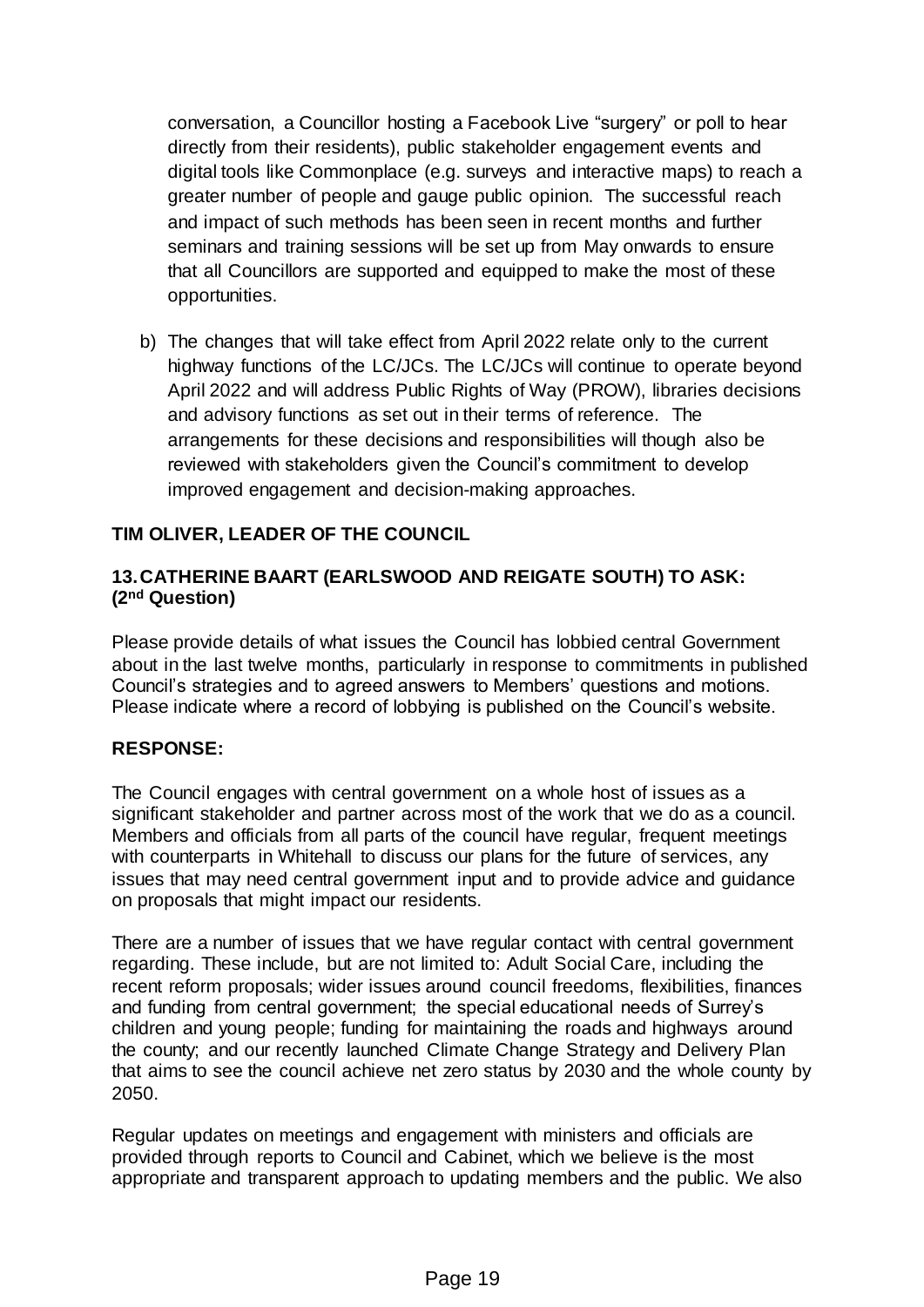share a weekly Public Affairs bulletin which captures key developments in Government and where any Surrey County Council position has been put forward. Members can also keep up-to-date with new Government announcements and how they will impact on Surrey's residents through the Council's webpages, including Surrey News and Surrey Matters, where the Leader and members of the Cabinet will provide comment.

## **MATT FURNISS, CABINET MEMBER FOR TRANSPORT AND INFRASTRUCTURE**

## **14.JONATHAN ESSEX (REDHILL EAST) TO ASK: (2nd Question)**

In July 2019, the Council agreed a motion on wildlife friendly verges. The Council has implemented this in boroughs and districts where it directly procures the grass cutting. In other boroughs and districts this has been delayed until contracts are up for renewal later this year. Please confirm that the new grass cutting contracts delegated to boroughs and districts will be required to be stronger, such that they align with the agreed motion. Further, please confirm that guidance from the Council will inform stronger compliance across Surrey this growing season.

## **RESPONSE:**

The Council is offering a one-year extension for the existing agency agreements with the Districts & Boroughs, whilst we look at options for best delivering the service. This will include a renewed focus on biodiversity. Several of the Districts & Boroughs have already been active in reducing cuts where appropriate. In addition to Mole Valley and Tandridge, this year the cutting of highway verges in Elmbridge will also be under the direct management of the County Council – the number of cuts will hence be reduced. The Council actively supports the "Blue campaign". This is a national campaign which includes promotion of not cutting verges, helping nature develop and encouraging biodiversity. Areas of verges are left uncut and can be marked by a blue plaque. Residents are encouraged to suggest areas where they think there is local support for not cutting and if feasible this is something we support and action. The Districts & Boroughs are able to support this initiative at the moment, and it will be formally required as part of any new agreements.

## **MATT FURNISS, CABINET MEMBER FOR TRANSPORT AND INFRASTRUCTURE**

#### **15.LANCE SPENCER (GOLDSWORTH EAST AND HORSELL VILLAGE) TO ASK: (3rd Question)**

Improving conditions for Active Travel is a key component of delivering the Surrey transport Plan, which is due for approval by Cabinet in April. In addition, improving the place we live in is also one of the key drivers for the Community Vision for Surrey in 2030.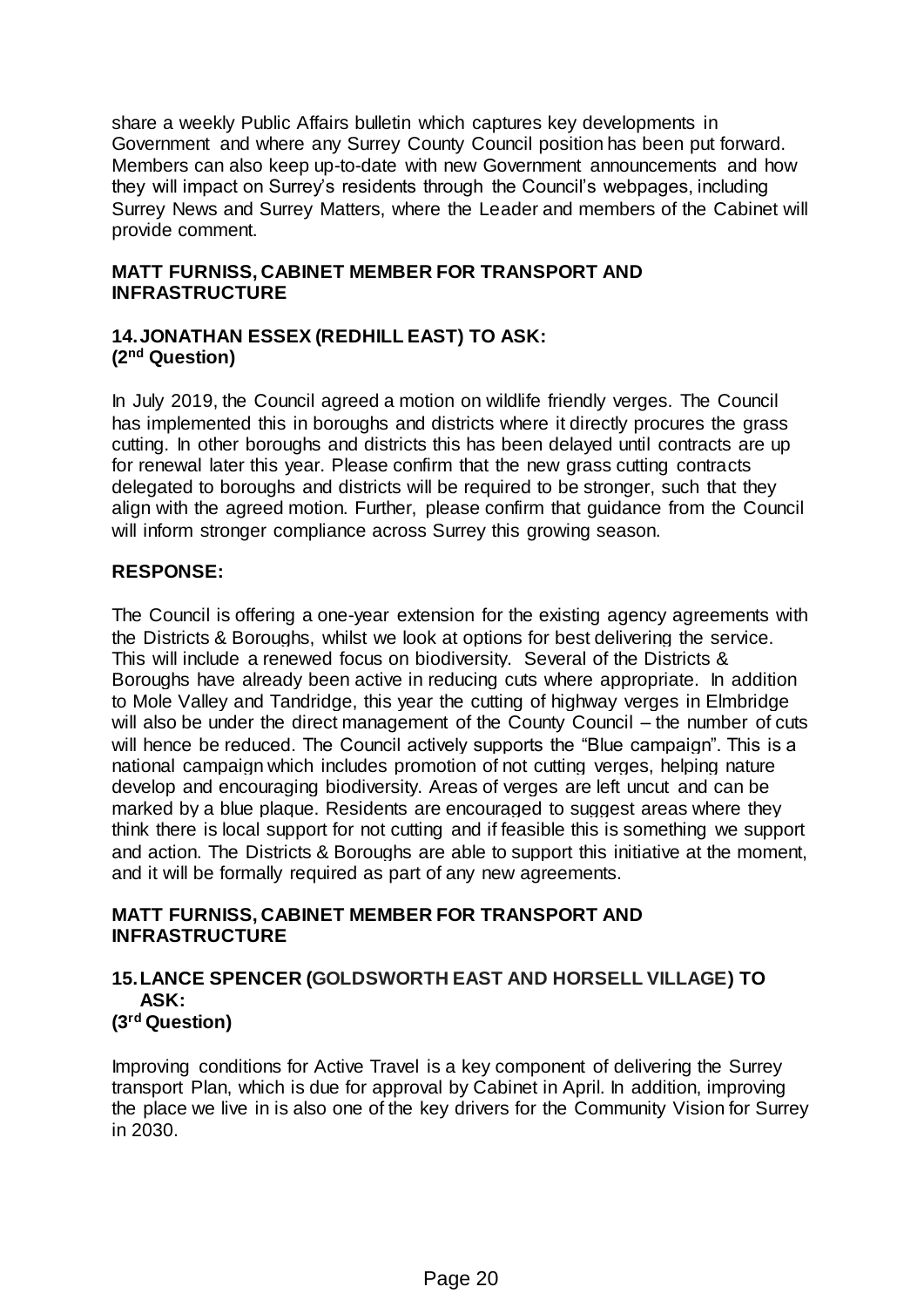It is recognised that some progress is being made through the Local/Joint Committees in implementing Rural Speed Limit areas, driven by safety considerations.

How many 20 mph Schemes, Low Traffic Neighbourhoods and Rural Speed Limit areas are currently being considered across Surrey and is there a publicly available list of them?

## **RESPONSE:**

The Council's speed limit policy supports lower 20 mph speed limits in residential areas and busy shopping streets where the needs of pedestrians and cyclists are more important. This is reinforced by the draft Local Transport Plan 4, which highlights lower 20 mph speed limits as helping to support a hierarchy of road users with the most vulnerable (pedestrians and cyclists) requiring the greatest consideration.

The Council is delighted to work in partnership with Surrey Police, utilising funding from the Drive SMART Road Safety Partnership to introduce lower speed limits across a wide area of the rural southern central part of Surrey where the existing default national speed limit of 60mph is inappropriate. The process outlined in our speed limit policy is being applied to reduce the speed limit to 20mph on many roads that are "single track with passing places". On other two-lane rural roads, the existing 60mph speed limit is being reduced to 50mph, 40mph or 30mph depending on the existing mean average speeds. It is expected that the lower speed limits will result in reductions in speeds and, if successful, this will reduce the number and severity of road collisions, support active travel, improve air quality, reduce carbon emissions, and potentially help address concerns over excessive vehicle noise.

The rural speed limit proposals have recently been approved by Mole Valley Local Committee, Waverley Local Committee, and Guildford Joint Committee. More detail on the proposals can be found in the respective committee reports via the following links, with the intention that the project will continue across the south of Surrey in future phases:

[Agenda for Mole Valley Local Committee on Wednesday, 9 March 2022, 2.00 pm -](https://mycouncil.surreycc.gov.uk/ieListDocuments.aspx?CId=165&MId=8147&Ver=4) [Surrey County Council \(surreycc.gov.uk\)](https://mycouncil.surreycc.gov.uk/ieListDocuments.aspx?CId=165&MId=8147&Ver=4) (item 8) [Agenda for Waverley Local Committee on Friday, 11 March 2022, 10.00 am -](https://mycouncil.surreycc.gov.uk/ieListDocuments.aspx?CId=195&MId=8105&Ver=4) Surrey [County Council \(surreycc.gov.uk\)](https://mycouncil.surreycc.gov.uk/ieListDocuments.aspx?CId=195&MId=8105&Ver=4) (item 32/21) [Agenda for Guildford Joint Committee on Wednesday, 16 March 2022, 7.00 pm -](https://mycouncil.surreycc.gov.uk/ieListDocuments.aspx?CId=751&MId=8071&Ver=4) [Surrey County Council \(surreycc.gov.uk\)](https://mycouncil.surreycc.gov.uk/ieListDocuments.aspx?CId=751&MId=8071&Ver=4) (item 10)

In addition to the rural speed limit project described above, the County Council's speed limit policy has been applied to develop proposals for a 20mph speed limit across Farnham Town Centre. It is expected that this will be implemented in the coming months. More information can be found from the report presented to the Waverly Local Committee:

[Agenda for Waverley Local Committee on Friday, 3 September 2021, 10.00 am -](https://mycouncil.surreycc.gov.uk/ieListDocuments.aspx?CId=195&MId=8320&Ver=4) [Surrey County Council \(surreycc.gov.uk\)](https://mycouncil.surreycc.gov.uk/ieListDocuments.aspx?CId=195&MId=8320&Ver=4) (item 8/21)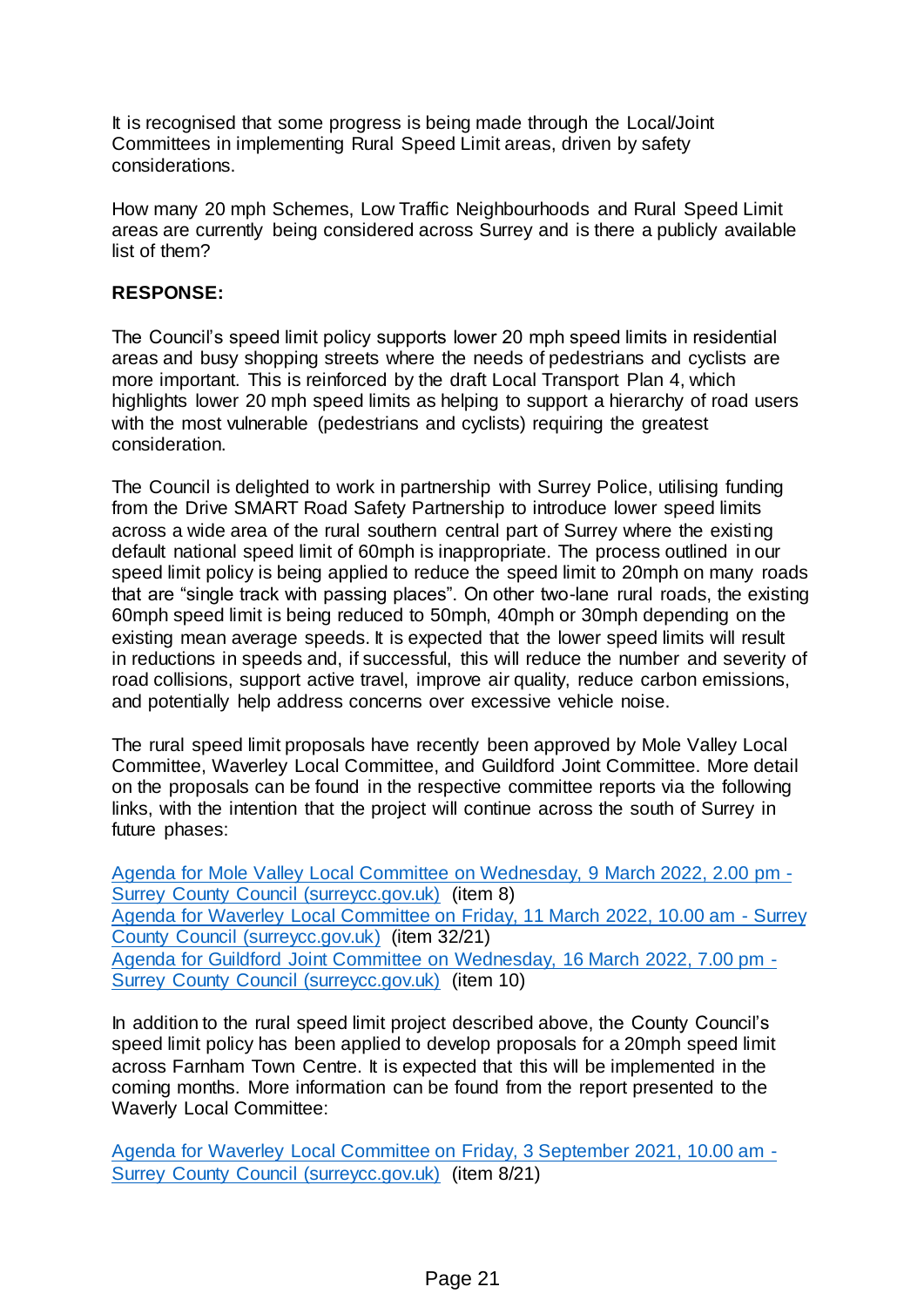There is not an available list of all other 20mph schemes. However, there are a number that are being commissioned or have funding allocated. For example, work is taking place to develop proposals for a 20mph speed limit across Weybridge town centre and Caterham town centres, along with adjoining roads. Various 20 mph schemes are also being progressed via the funding delegated to local members for highway improvements, including:

- Farleigh Road, Warlingham
- Claygate Lane, Chesterfield Drive, Cumberland Drive, Hinchley Way, Severn Drive, Hinchley Wood
- Stonny Croft, Ashtead
- Taleworth Road, Ashtead
- Winkworth Road access roads, Banstead
- Holmesdale Avenue and Canalside, Redhill
- Gibbet Lane, Camberley
- High Street, Chobham
- Oxshott Village Centre

Twenty-minute or 'Liveable Neighbourhoods' incorporate Low Traffic Neighbourhoods and complementary improvements to public realm, such as tree planting, pocket parks, seating areas and so on that collectively help to manage traffic volumes and speed to create a positive living environment for residents. The Council is developing a programme of potential Liveable Neighbourhoods across Surrey, in line with our emerging Local Transport Plan 4 (LTP4). As part of the LTP4 public consultation over 50 places were identified by residents or stakeholders as potential places for Liveable Neighbourhoods. A process to select which places are most suitable for delivery alongside other supporting measures, such as Local Cycling and Walking Infrastructure Plans, is being developed, linked to the approval process of LTP4 by Cabinet and then Council scheduled for later in the Spring.

In addition to the above, a Low Traffic Neighbourhood proposal for the Ashford Park housing estate (Ashford Park Crescent, Spelthorne) has been included within the County Council's Active Travel Tranche 3 bid to the Department for Transport, with a funding announcement awaited.

## **MARISA HEATH, CABINET MEMBER FOR ENVIRONMENT**

## **16.CATHERINE BAART (EARLSWOOD AND REIGATE SOUTH) TO ASK: (3rd Question)**

Please describe what progress the Council has made in carbon literacy training for officers and members, noting some other councils have recently announced accreditation from the Carbon Literacy Trust, which provides free training materials to councils. What percentage of senior officers at the Council have undertaken accredited carbon training?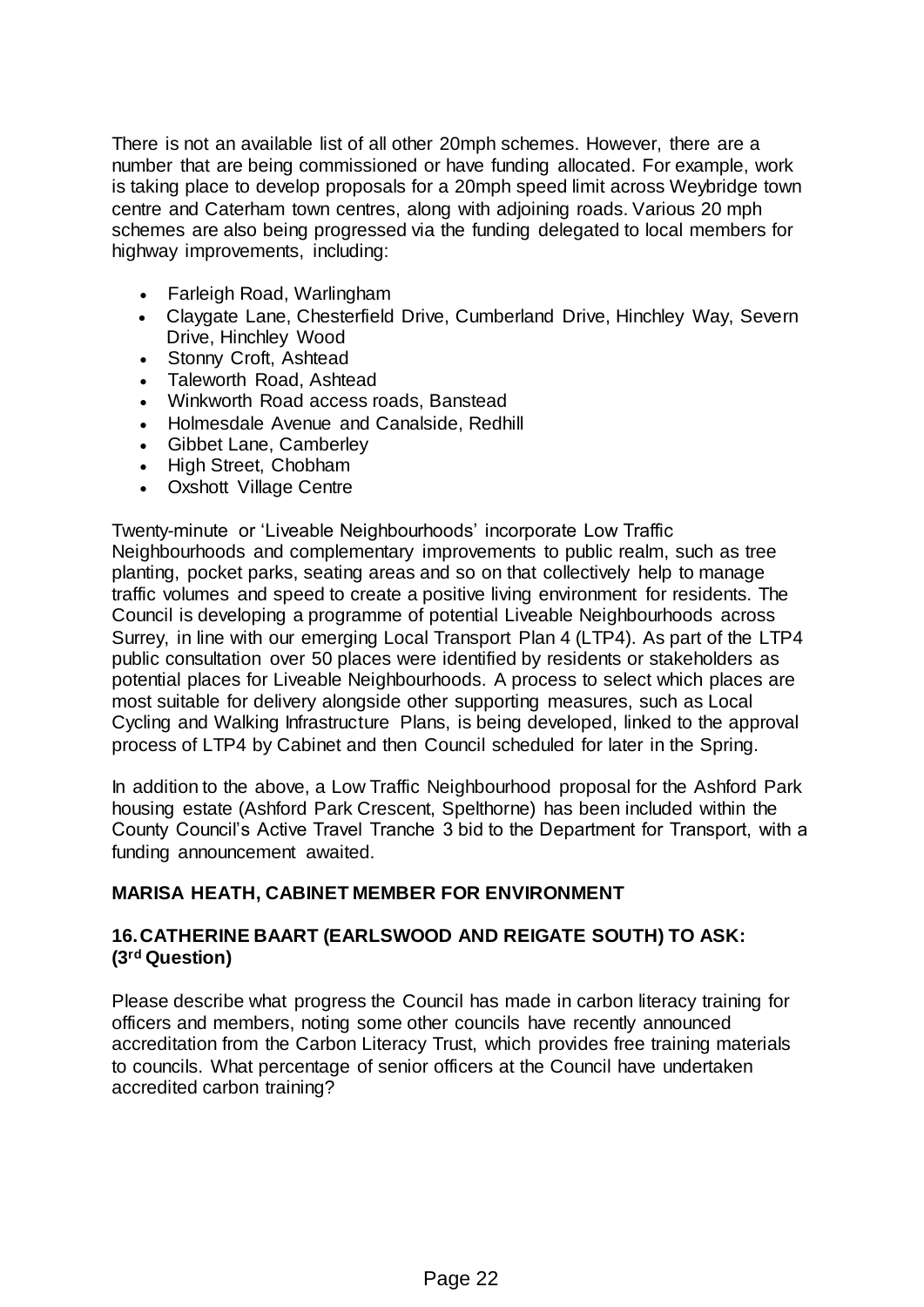### **RESPONSE:**

Carbon Literacy Training is a useful tool to raise awareness and support for the Council's 2030 Net Zero target. Currently, an online training module is available to all SCC officers and members on Olive to provide a foundation level understanding of climate change in Surrey. Since that was launched in 2021, over 900 people have completed it. The Council also supported district and borough councils by making this module available to their officers and members via Surrey Learning Pool.

In addition, the Council's Climate Change team have been exploring options for further training which is interactive to empower staff and support embedding the Climate Change Delivery Plan in all decision-making processes, and this includes Carbon Literacy Training. Officers from the Climate Change team have spoken to the Carbon Literacy Trust and received the free toolkits for Local Authorities for Councillors, Management and Officers. Officers in Climate Change are undertaking trainer training this spring to pilot Carbon Literacy Training across the Council as part of the internal 'Green Champions Network'.

## **MARISA HEATH, CABINET MEMBER FOR ENVIRONMENT**

### **17.JONATHAN ESSEX (REDHILL EAST) TO ASK: (3rd Question)**

Please list what the Council's planned retrofit activities are for the next six months to better insulate Surrey households from rising gas and electricity prices.

### **RESPONSE:**

The Council has committed to facilitate the decarbonisation of Surrey's homes, through the installation of fabric insulation and energy efficiency measures, heat pumps and solar PV, in order to meet our net zero carbon targets. The other driver for this work, which is just as important in the current circumstances, is the need to protect residents, particularly residents on lower incomes who are more likely to be in fuel poverty, from rising energy bills.

The Greener Futures Climate Change Delivery Plan sets out our ambition to support the decarbonisation of 20% of Surrey's fuel poor homes by 2025.

Over the last eighteen months we have:

- Secured £16m of Government grant funding, which has led to 547 low income homes receiving 690 low carbon measures (heat pumps, solar, insulation) to date through the Green Jump Surrey Programme.
- The Council has also allocated £750,000 to act as a top up fund for Government funding to enable homes to receive more costly decarbonisation measures (including solar, heat pumps and solid wall insulation) as Government funding is capped at £10,000 per household.
- £13m of Sustainable Warmth funding has been secured from Government to continue to decarbonise fuel poor homes in the county.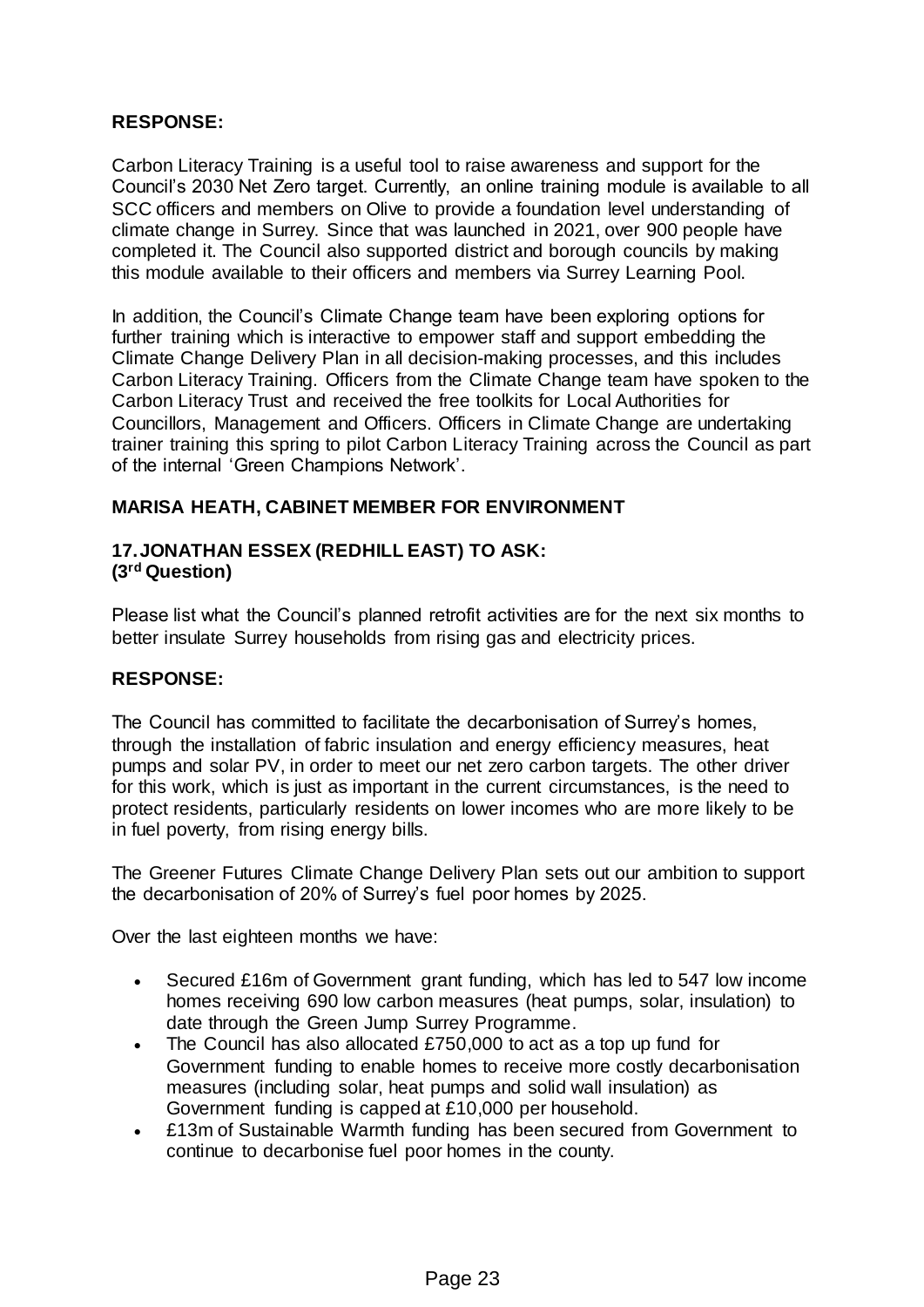- 7,000 residents registered with Surrey's Solar Together scheme, with over 1,400 residents so far accepting quotations provided for Solar Panels, with a further 125 residents installing retrofit battery storage. Installations are expected to be complete in July 2022.
- On 1 December the Council launched a Community Energy Pathways scheme, which provides support to community groups wishing to establish their own community energy projects, helping them to access the necessary funding to do so.
- We have lobbied Government on climate change funding and policy and will continue to work to be seen as a lead authority in this area.

Over the next six months we will be focussing on the following:

- Developing a research project with the University of Surrey's Living Lab to focus on home energy behaviours to understand the reasons and barriers that prevent people from decarbonising their homes and the engagement approaches that the Council and delivery partners should adopt to overcome these barriers.
- Building on the early findings from the research we will develop a targeted engagement campaign which will focus on energy behaviours and reducing the impact of rising energy bills. This campaign will include a focus on energy referral pathways as well as training front line staff at the Council (and partners) to enable us to provide better help and support to 'hard to reach' residents regarding home energy reduction and bills. This campaign will link to and support other Council priorities, such as promoting independence of older residents.
- Working with our delivery partners (Action Surrey) and Boroughs and District partners to complete the delivery of the GHLAD2 funding, which is targeted at decarbonising fuel poor homes by June 2022.
- Delivering a pilot in conjunction with Elmbridge Borough Council to identify private rented properties in breach of Minimum Energy Efficiency Standards (MEES) legislation and use enforcement powers to improve standards.
- Starting to develop a low interest loan scheme for decarbonisation measures which could be offered to private sector landlords
- Engaging with social landlords and finding opportunities to support them on the decarbonisation agenda.
- Preparing to deliver the next tranche of Sustainable Warmth funding (£13m allocated to Surrey's low income and low income off-gas homes).
- Continuing to lobby Government for the funding, policies and finance mechanisms needed to deliver decarbonisation of Surrey's housing at the scale required. This includes a call for Government to accelerate its commitment to shift or rebalance energy levies as promised in the Heat and Buildings Strategy, which would make running costs of technologies such as air and ground source heat pumps more affordable.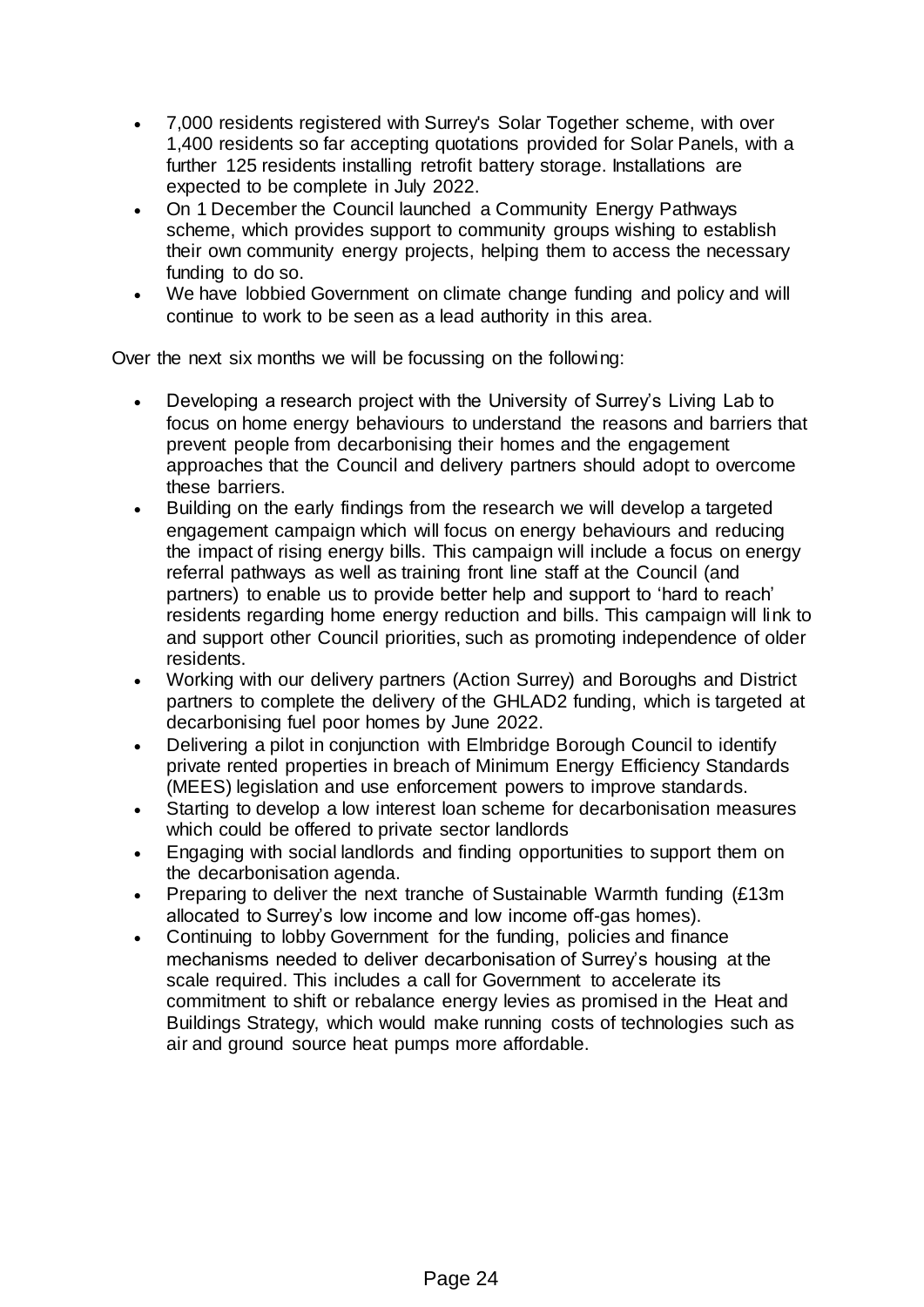## **MARK NUTI, CABINET MEMBER FOR COMMUNITIES**

#### **18.LANCE SPENCER (GOLDSWORTH EAST AND HORSELL VILLAGE) TO ASK: (4th Question)**

Your Fund Surrey was launched with a flurry of communications about eighteen months ago, just ahead of the County Council Elections. The promise was to spend up to £100m over five years with an anticipation of £20m per year being spent on about one hundred projects per year.

At the end of February 2022, four projects have been approved, with a total spend of £633,000.

At the recent Communities, Environment and Highways Select Committee meeting there was considerable concern about the glacial progress on this programme.

Does the Cabinet Member now accept that the administrative overhead to ensure due diligence on the spend of public monies, means that the actual costs of publicising and managing this activity outweigh the benefits that are being delivered, and that in addition the nature of the process means that the most deprived communities are the least likely to benefit, as they do not have the resources to engage with the complex process to receive funding?

What action does the Cabinet Member intend to take to review the performance of the programme to ensure it delivers as first envisaged and ensure it does deliver to the neediest in our communities?

### **RESPONSE:**

Your Fund Surrey (YFS) is a ground-breaking "first" for this authority and a crucial component of the Council's commitment to Empower Communities, delivering a lasting investment for our residents.

The scheme was co-designed from the outset with residents, community groups, funding experts and with input from members from the appointed Select Committee Task Group to ensure all communities in Surrey can benefit. To date over 55,000 people have engaged with the Fund.

In direct response to feedback, Your Fund Surrey is open for applications from Surrey residents 24/7, with no set deadlines or targets which might hinder residents. As was explored at the recent Select Committee, the YFS team proactively monitor key data including IoMD\* data toward identifying any areas where take up of the fund may be low. In such instances, active and targeted engagement will be undertaken working with local councillors to reach out and seek to provide the support required for these communities. Officers will continue to listen to feedback and make further refinements to the Fund over the lifespan of the Fund, whilst always ensuring appropriate oversight on the spend of public monies.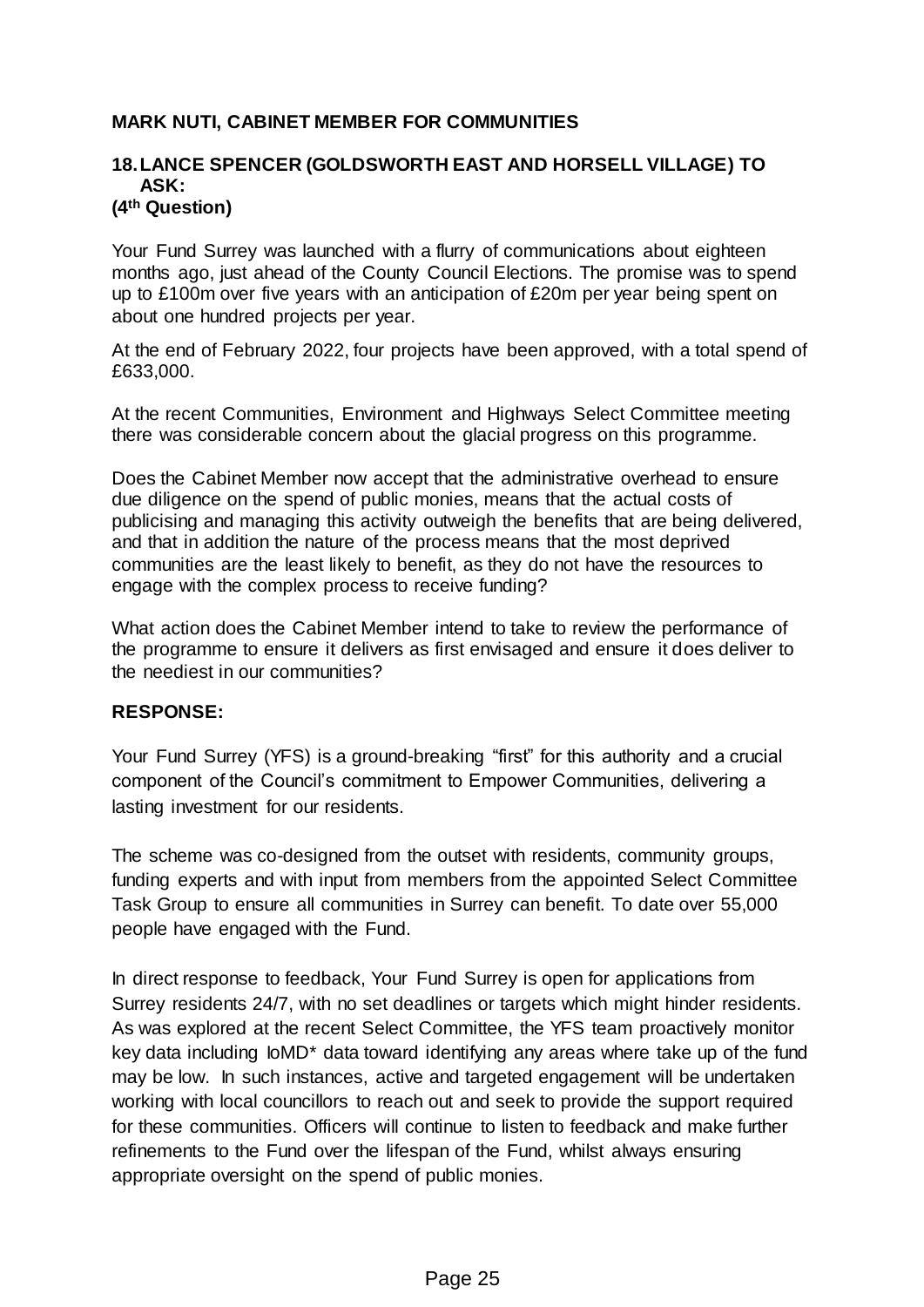Significantly, in another first for this authority, the Fund was successfully launched and operated during several periods of national lockdown. It would be difficult to base any forward projections on the Fund's operation of the year to date. In the past month alone, a further three communities' projects have been approved with applications amounting to £813,500, with the fund now awarding a total of £1,446,363

I would call on all County Councillors to acknowledge the key role they play in relation to the Fund to go out and speak with, and encourage, your residents and groups to come forward with proposals, so that all our communities benefit from this amazing Fund.

\*Indices of Multiple Deprivation

## **DENISE TURNER-STEWART, CABINET MEMBER FOR EDUCATION AND LEARNING**

## **19.CATHERINE BAART (EARLSWOOD AND REIGATE SOUTH) TO ASK: (4th Question)**

On 8 March 2022, the High Court ruled that every local council must keep to fixed legal time limits when reviewing the needs of children and young people with special educational needs. The court judgment confirms that the draft amended Educational Health and Care Plan (EHCP) must be issued within four weeks of the annual review and the final amended plan must be issued within twelve weeks of the annual review. This ruling therefore recognises the importance of not just timely establishment of EHCPs but ensuring they are updated in a timely way once they exist. Please confirm what percentage of EHCPs need amendment but currently have exceeded these time limits in Surrey. If these time limits are currently being exceeded, what is the Council's plan to operate within the legal time limits from now on?

## **RESPONSE:**

The statutory guidance detailed in the current Special Educational Needs and Disabilities (SEND) code of practice: 0-25 sets out clearly the timeframes for reviewing EHCPs and this is the measure that the local authority uses to ensure that we are working towards full compliance with the statutory requirements. The recent High Court ruling has provided additional clarity to confirm the timescales relating to the annual review process, which may have been interpreted in different ways by local authorities and legal practitioners across the country.

As of 17 March 2022, our data confirms that we have 67% of annual reviews that are either up to date or due this month. There are some data recording quality issues that suggest this is an underestimate.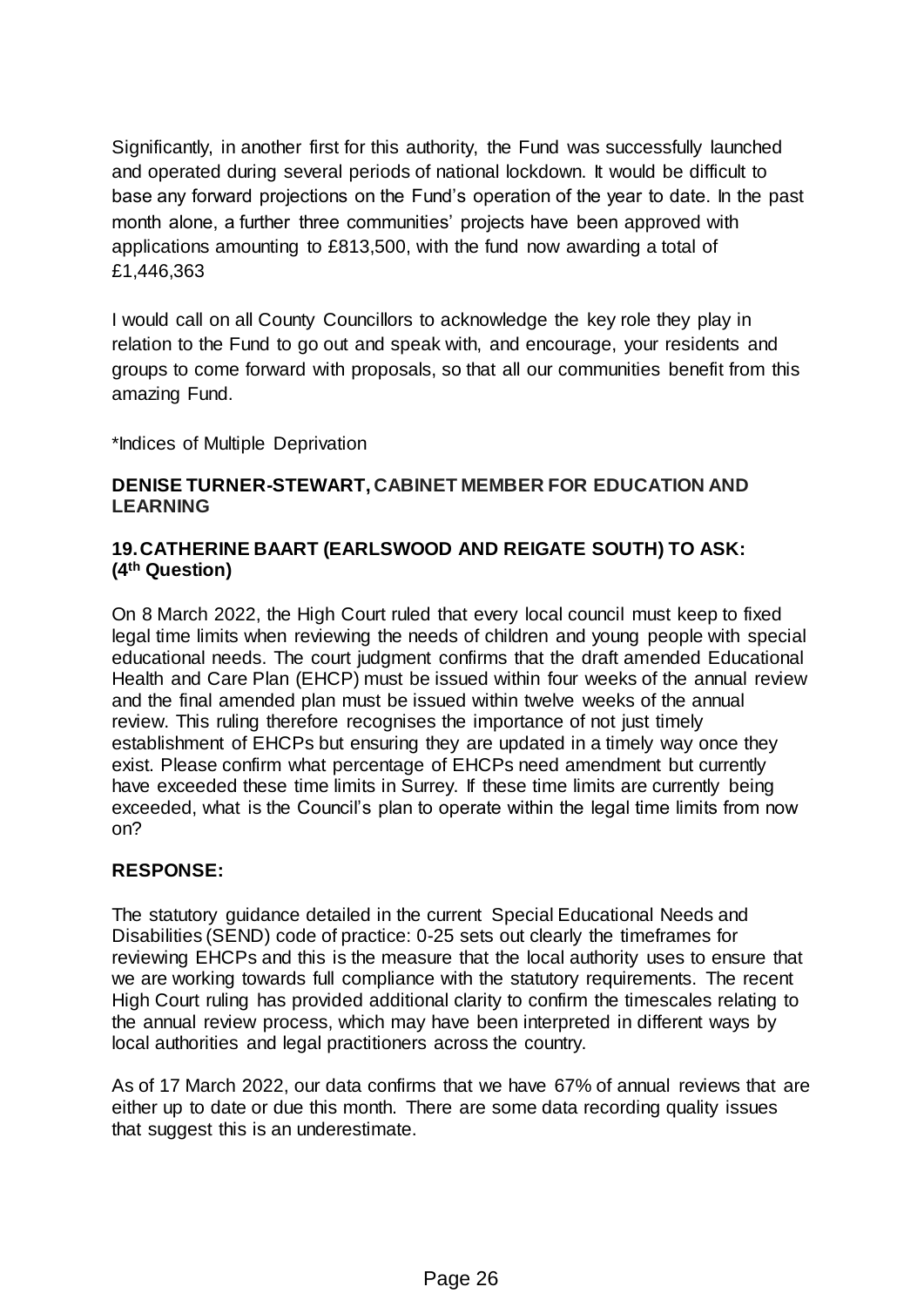Where a child attends school, the local authority requires the school to hold an EHCP annual review in line with the Statutory Guidance. In light of the judgement the local authority is writing to all schools to remind them of the statutory timescales for convening and returning annual review paperwork, this compliance is crucial in supporting the local authority to meet the timescales specified within the High Court ruling. We are also updating our SEN operating procedures to ensure that decision making and any necessary amendments are consistently made within the statutory timescales. In addition, we are currently reviewing our data collection processes and will improve the processes where necessary to ensure that we can closely monitoring performance in this area.

## **SINEAD MOONEY, CABINET MEMBER FOR ADULTS AND HEALTH**

### **20.JONATHAN ESSEX (REDHILL EAST) TO ASK: (4th Question)**

In light of the recent Government announcement on strengthening the messaging to prevent the occurrence of Foetal Alcohol Syndrome (FAS), please provide details of how this will increase work to prevent FAS in Surrey.

### **RESPONSE:**

We recognise that reducing Foetal Alcohol Spectrum Disorder (FASD) in Surrey is a shared responsibility between health and social care.

On 16 March 2022, the National Institute for Health and Clinical Excellence published new guidance on Foetal Alcohol Spectrum Disorder, particularly in relation to supporting pregnant women to prevent FASD and diagnosing FASD in children and young people. In response to this, Surrey's Local Maternity and Neonatal System (LMNS) which oversees the provision of maternity and neonatal care, will work with providers to ensure that they are meeting the new guidance in their routine care of pregnant women and those giving birth. The focus will be on the prevention and early identification of FASD, as well as understanding the needs of families affected by FASD.

In addition, Surrey's Substance Misuse Treatment Service (*i-access*) works in partnership with the Safeguarding Midwives and Maternity Services, as well as Health Visitors and Social Workers. It is recognised that often, when women present to treatment services, they are already drinking dependently or problematically and although information is provided, the emphasis and advice needs to be provided earlier, before conception. Women are routinely asked about alcohol use in pregnancy, at assessment and a medical review will be offered, if appropriate, where FASD is discussed, risks explained, and a reduction/detoxification plan put in place.

There are already recommendations highlighted within Surrey's thematic review of Sudden Unexpected Death in Infancy (SUDI), that professionals working with women should make enquiries about their alcohol use, as it recognised that social drinking can lead to FASD. i-access offer 'Parental Substance Misuse and the Impact on Children in Surrey' training on behalf of the Surrey Safeguarding Children's Partnership, which includes a section on FASD. Surrey's Substance Misuse